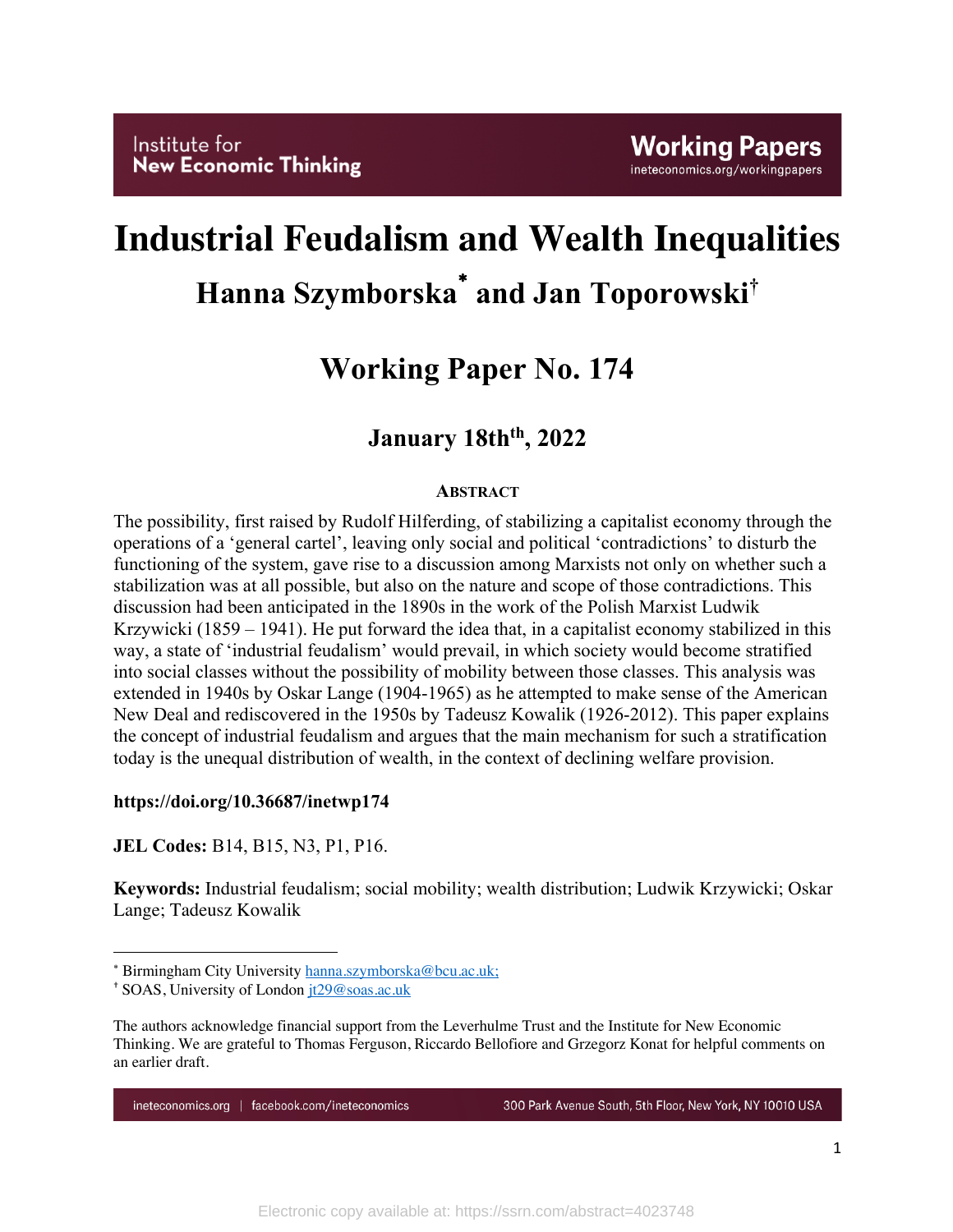This paper presents industrial feudalism as a socio-economic formation in which a capitalist industrial society becomes stratified into relatively closed social classes defined in relation to their property or their professions, so that society loses the economic and social dynamism by which capitalism overthrew feudalism. The concept and analysis of industrial feudalism emerged in Polish Marxist discussions of the 1890s in relation to the social and economic hegemony of large industrial corporations. The paper extends it to the present day by showing how social classes differentiated by the composition of their property and the credit practices associated with that property eliminate social mobility and thereby recreate industrial feudalism.

The paper is in five sections. The first section introduces the Polish sociologist and political economist Ludwik Krzywicki, who first put forward the concept of industrial feudalism as a consequence of monopoly finance capital. The second section examines Oskar Lange's use of this idea in the middle of the last century. The third section discusses the essential foundation of industrial feudalism in the distribution of wealth. Sections 4 and 5 examine how household balance sheets and credit practices restrict social mobility. A short conclusion summarizes the paper in the contemporary context of declining state welfare provision.

#### **1. Industrial feudalism: the start of the discussion**

In a paper on the reform and stabilization of capitalism that Tadeusz Kowalik wrote with Michał Kalecki (1899-1970) in final months of that economist's life, Kowalik introduced the concept of industrial feudalism by reference to Rudolf Hilferding's suggestion in *Finance Capital* that the formation of cartels may give rise to the emergence of a 'general cartel' that would 'resolve the basic economic contradictions of capitalism'. Kowalik wrote:

'We find a certain anticipation of Hilferding's vision of a general cartel much earlier in the works of the Polish sociologist Ludwik Krzywicki, who noticed strong tendencies toward "industrial feudalism". This was a vision of a 'nation-estate' – a kind of feudal estate embracing the whole country – with a hierarchical social structure governed by a financial oligarchy. Krzywicki linked this vision with the simultaneous… [spread of mass conformity within society including also] the working class, which would derive certain material benefits from this "estate". This is why he attributed considerable stability to the system of industrial feudalism, apparently even seeing it as a threat to the eventual socialist alternative.' (Kalecki and Kowalik 1970, p. 469).

Krzywicki put forward his idea in a handful of articles that he wrote from the start of the 1890s, some two decades before the publication of Hilferding's *Finance Capital*. However, a striking difference is that whereas Hilferding based his analysis of monopoly or finance capital on the capital coordinating function of banks, Krzywicki recognized the emergence of an American form of monopoly based on the functioning of the capital market, i.e., the market for stocks issued by corporations. This meant that Krzywicki's analysis was strikingly more comprehensive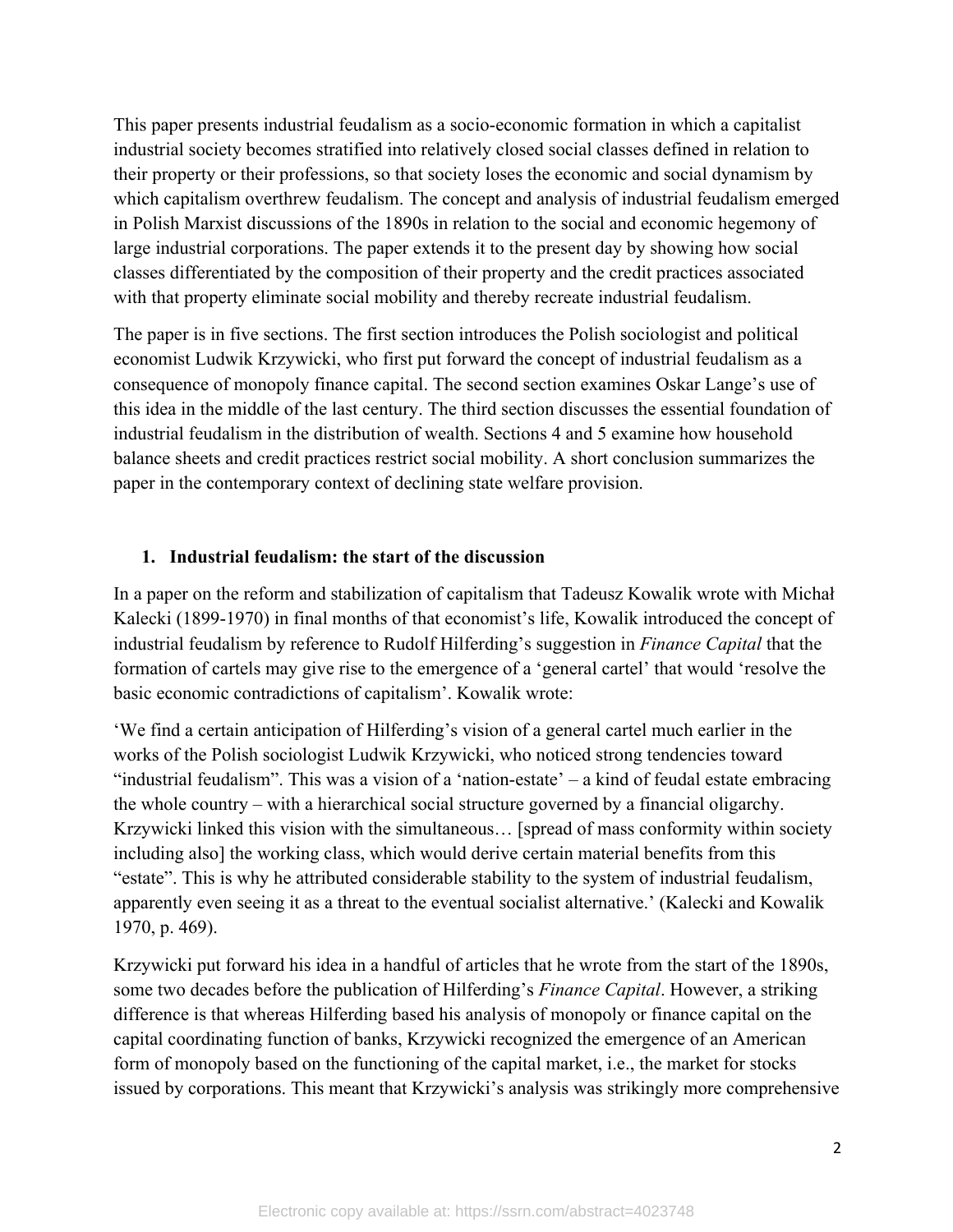of mature capitalism, and it is arguably more applicable in the twenty-first century, than the bank-based finance capital of Hilferding. Kowalik had come across this work in the course of writing his doctoral thesis on Krzywicki in the first half of the 1950s. In that thesis, Kowalik devoted a whole chapter to presenting Krzywicki as a pioneer of the monopoly capital approach to late capitalism.

As the paper by Kalecki and Kowalik indicates, by the 1960s Krzywicki was known in Poland as an industrial sociologist and the patron of the Institute of Social Economy (*Instytut Gospodarstwa Społecznego*) where he pioneered a radical form of social research based on extensive interviews with workers, peasants and the unemployed. He wrote the Introduction to Kalecki's study of wages in a market economy, 'Money and Real Wages' (*Płace nominalne i realne*) (Krzywicki 1939; see also Toporowski 2018, pp. 16-17). However, at the time of his articles on America, Krzywicki was a leading figure among Polish followers of Karl Marx, respected in those circles for his work translating Marx's *Capital* and his correspondence with Friederich Engels. The sectarian divisions among Polish Marxists, in Krzywicki's time and as Kowalik was writing, were apparent in the chapter in his book that Kowalik devoted to 'The Krzywicki Controversy' ('*Spór o Krzywickim*') over the question of whether Krzywicki was a real Marxist or not (Kowalik concluded that he was! Kowalik 1959, chapter 5).

Krzywicki's concept of industrial feudalism appeared first in an article that he wrote at the end of 1889 for the Warsaw weekly *Prawda* (or 'Truth', not to be confused with the Russian organ of the Russian Social Democratic Party, with the same Russian name, established much later in 1912). The Polish weekly was the journal of Polish 'positivists' who advocated social and industrial reform, in contrast to the 'romantic' nationalism of activists agitating for Polish independence. At the time when Krzywicki was writing for it, *Prawda* had become an unofficial forum for discussions in socialist circles – Holland 2007, pp. 96-97). The article therefore preceded the publication of volumes 2 and 3 of Marx's *Capital*. Krzywicki reported efforts to construct a coal cartel and quoted the English economist Herbert Foxwell arguing that after a century of competition, economies now faced the problem of monopoly. According to Krzywicki, some economists like the German Lujo Brentano, or the Austrian politician Karl Vogelsang favor cartels out of nostalgia for a mythical feudal past of social stability. Such cartels were driving out competition from their markets, Krzywicki argued. But their purpose was not to introduce new techniques and improved products, or lower prices, as happened under competition, but to obtain and keep a higher profit margin.

Krzywicki gave examples of cartels emerging in France and Germany. However, he argued that in these countries they could only be temporary. Legal challenges reduced many cartels to informal 'understandings' among the firms that combined together in them. Cartels would hold in poor trading conditions when factory owners sought protection from those conditions in such agreements. But in a boom, firms had greater incentives to break ranks.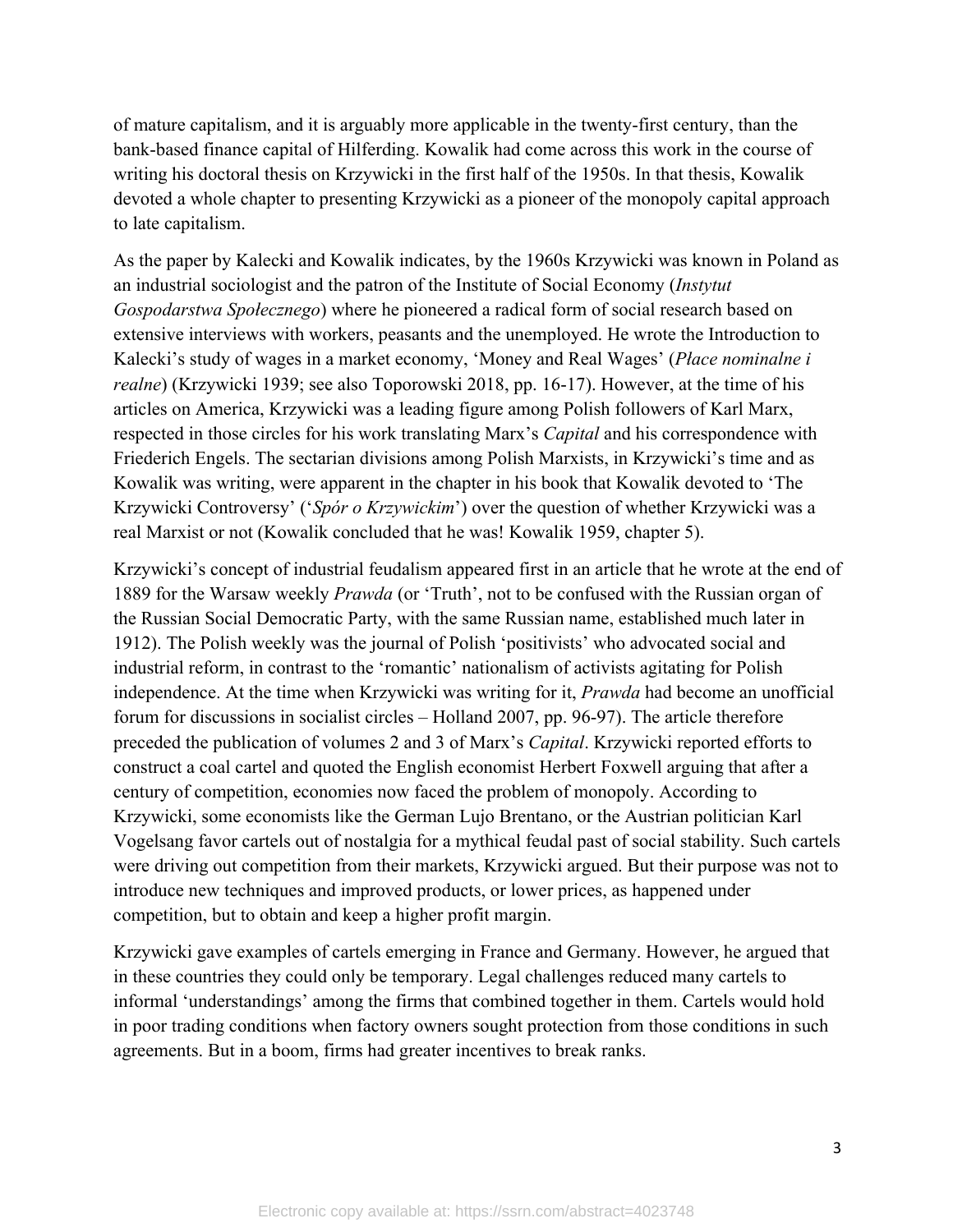According to Krzywicki, the situation in America was different. Here, more permanent arrangements were secured by handing over shares in particular factories to 'trusts'. The trusts did not issue their own shares, but \$100 certificates of deposit, which could be bought and sold on stock markets at prices depending on the demand for the certificates. The certificates gave no title to ownership, or even to the profits of the companies organized in the trust. But the right to an income was guaranteed by the 'trustees' of the trust. In this way arose the separation of ownership from control of the industry, because the trusts held controlling shares of the stocks in the companies, but the holders of the deposits in the trust had no influence on the management of those companies. Krzywicki noted that some 80% of sugar refining capacity on the East coast was controlled by the Sugar Trust (Krzywicki referred to it as the Sugar 'Company'). Even more extensive were the activities of what he called the 'Oil Raffineries (sic) Trust', which undertook common infrastructure investments, such as oil pipelines. The activities of these trusts were now widely known as a result of investigations by commissions of enquiry into their activities set up by state assemblies in New York and Massachusetts.

In his 1889 article, published at the beginning of 1890, Krzywicki revealed the link between these monopolies and the social structures of 'industrial feudalism'. Why, he asked, were Brentano and Vogelsang so favorable towards cartels? The two advocates were not concerned with technical significance of monopolies, but with counteracting the 'anarchy of the market and the associated rise of social democracy.'

'They dream of a specific society. Private property exists, but the entrepreneurs of each profession constitute a single cartel whose executive collects statistics on demand in the industry, sets down production quotas divided up among the individual producers, and delivers the final product to the consumers. Workers have complete certainty about their prospects, and secure earnings and pension rights. In this way the anarchy of the market is removed together with the main source of workers' grievances, but rents from property are retained. In the final analysis, this is "capitalist socialism" or rather, on closer inspection, industrial feudalism. Political representation is organized on the basis of profession, with its principal heading the factory like a baron his subjects… This is the social order for which yearn Vogelsang and, less obviously, Brentano and the followers of Rodbertus.'

Krzywicki concluded that this could not be the end of the story. The centralization of ownership and production created by the monopolies prepared them organizationally for their takeover by the 'organized social will' that constitutes real socialism. (Krzywicki 1890).

Krzywicki's article is striking not only for its anticipation of Hilferding's idea of *finance capital* linked to monopolies, which Krzywicki was able to show in its American capital markets setting, that was to become predominant at the end of the twentieth century.

Krzywicki also raised two aspects of this finance capital that would be taken up a quarter of a century later by Lenin in his famous study of imperialism. One of these was the elimination of the 'anarchy of the market' by the planning associated with the calculations of finance capital.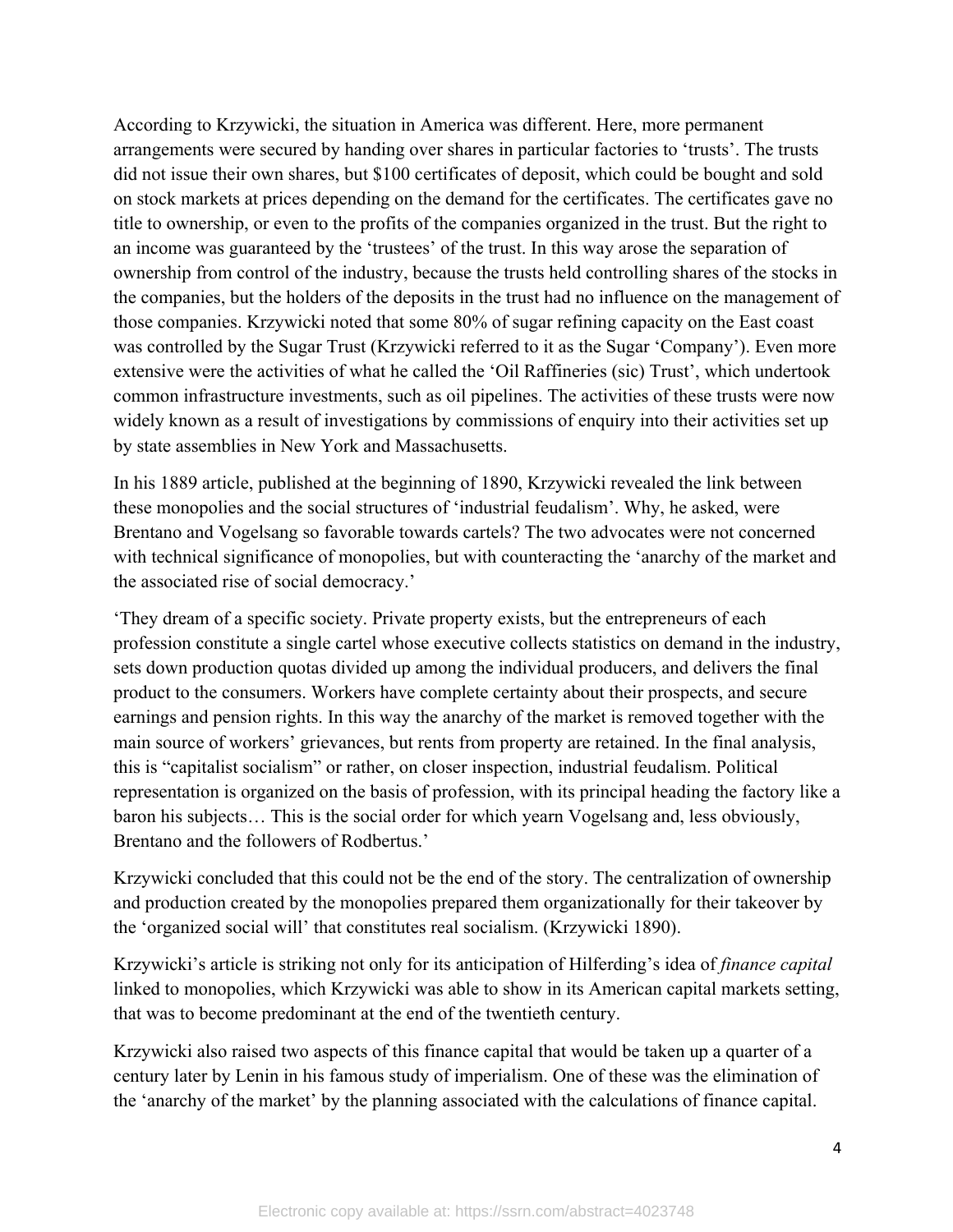The other theme was the emergence of an 'aristocracy of labor' given improved wages and pensions to remove the labor movement from socialism. This differs from the later view of Lenin, who followed Hilferding in regarding the better working conditions of workers as being paid for from the profits accruing out of imperialist exploitation (Lenin 1917). Krzywicki did not advance any theory of imperialism: At the time when he was writing Poland was not an independent state, still less an imperial one. The 'Congress Kingdom of Poland' where he was active, was a part of the Russian Empire, but an empire whose social and economic backwardness evoked considerations of economic development, rather than imperialism.

In 1893, Krzywicki visited America, and stayed there for six months. He attended the Chicago World Fair, where he was impressed by the technological achievements of the monopolies that he was criticizing. However, he did not change his views on the social and political consequences of the monopolies. His last articles on the subject, in 1905, were collectively called 'Morganizacja przemysłu' (The Morganization of Industry) referring to the process of creating the holding company structures that allowed a trust to control its member companies: 'Morganization' was the term then used in the US in honor of the leading exponent of this art of corporate restructuring. J.P. Morgan was by then locked in a political struggle with the US President Theodore Roosevelt over the President's anti-trust campaign. Recognizing the technical achievements of the 'morganized' industries that he had seen in Chicago, Krzywicki now argued that the improvements in employment conditions were due to the superior organization of work, the management of the markets in which the monopolies operated, and the looting of small shareholders and savers (Kowalik 1959, pp. 242-244).

#### **2. Industrial feudalism: Lange joins the discussion**

Among Krzywicki's most enthusiastic admirers, at least in Krzywicki's lifetime, was Oskar Lange. Lange read Krzywicki's work while still at school. Later on, the breadth of Krzywicki's interests, from political economy to sociology and anthropology, appealed to Lange's equally broad interests; and perhaps also Krzywicki's heterodoxy as, like Lange at the time, he was a Marxist on the margins of organized Marxist currents in communist and socialist parties. After Lange left Poland in 1934, they corresponded on topics of mutual academic interest and Krzywicki sought to get employment for Lange at the Szkoła Główna Handlowa (the Main School of Commerce) in Warsaw, where Krzywicki was a professor (Lange 1986 pp. 96-97). In 1938, Lange contributed an essay on Krzywicki to a *Festschrift* in honor of the senior Marxist. However, the essay was concerned with Krzywicki's contributions to sociology, rather than economics (Lange 1938).

Krzywicki died in 1941. In that year, on the eve of America's entry into the Second World War, Lange circulated among his socialist friends and sympathizers 'A Democratic Program for Full Employment'. The program is an assessment of the New Deal and the measures needed to take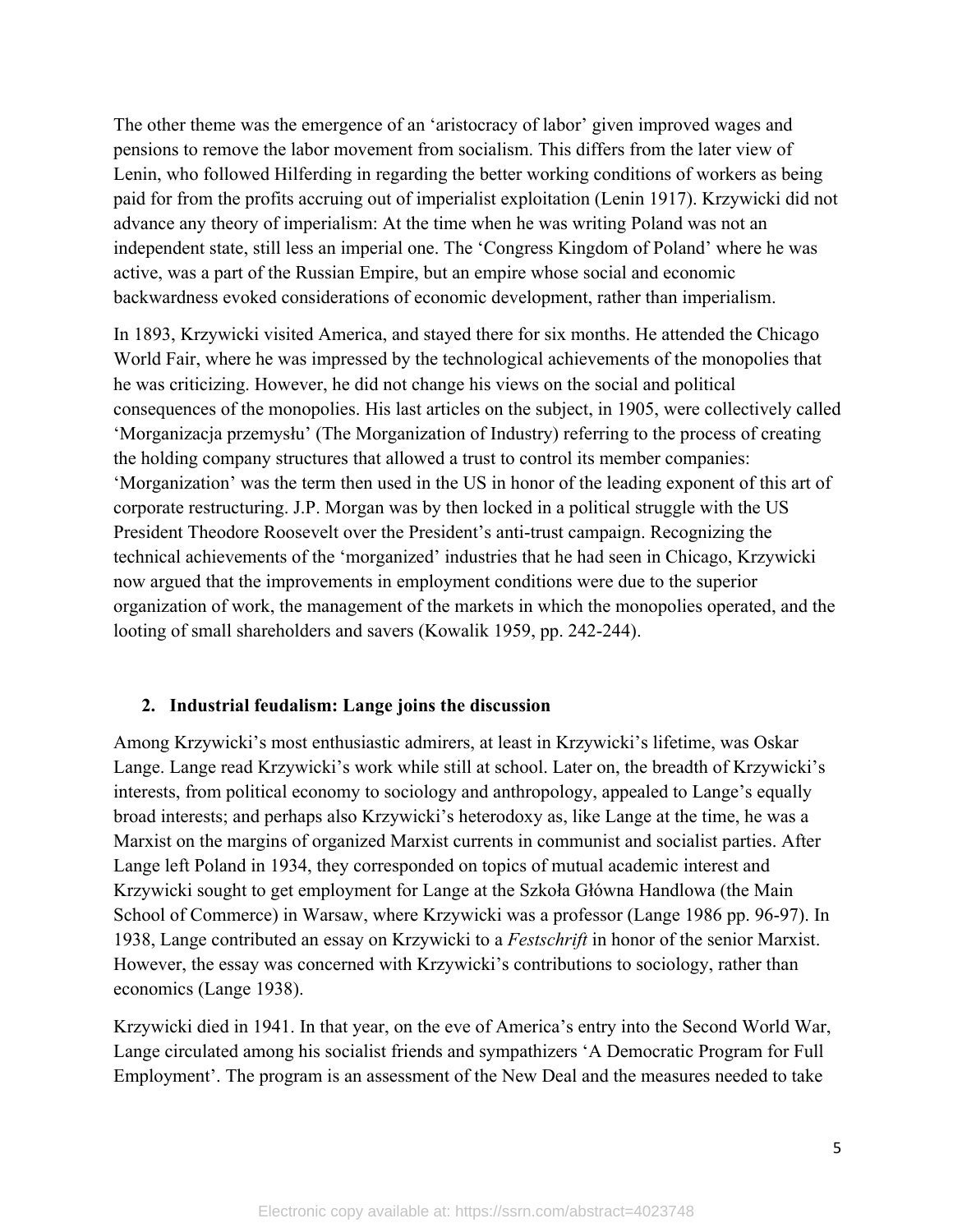America towards greater prosperity and socialism. It shows the clear influence of Krzywicki's ideas on industrial organization. 1

Lange's program started off with a summary of what he regarded as the obstacles to the economic expansion that was necessary to overcome the mass unemployment that did not disappear in America until war-time mobilization. The Great Depression, he argued, was rooted in the monopolistic practices that dominated the US economy. Lange commended Franklin Roosevelt's New Deal. But he criticized Roosevelt's suspension of the earlier Roosevelt's antitrust legislation. This now gave rise to an unprecedented degree of industrial concentration and centralization that lay at the foundation of America's economic depression:

'… A major part of our industrial and financial system is subject to monopoly control. In 1935, 100 companies employed 21 per cent of all the manpower engaged in manufacturing and accounted for 32 per cent of the value of products of all manufacturing plants. In 1933 the 200 largest non-financial corporations owned between 46 and 51 per cent of the nation's industrial wealth…'

But the share of industrial output produced by individual large corporations underestimates the degree of monopoly in particular industries. Local monopolies could arise where transport costs are high and industrial monopoly was reinforced by the appearance on boards of directors of corporations of a much smaller number of investment bankers:

'The actual concentration of economic power is much greater than indicated in these figures, because various corporations are known to be subject to common control through interlocking directorates and shareholdings. Thus, out of the 250 largest corporations (50 financial and 200 non-financial corporations), 41 were interlocked into one interest group (Morgan-First National) 13 into another group (Kuhn-Loeb). Other interlocked interest groups comprise 7 (Rockefeller), 14 (Mellon), 4 (du Pont) corporations.' (Lange 1941-1944).2

In Lange's view the economic stimulus given by the fiscal provisions of the New Deal could compensate for the deflationary effects of these monopolies. But the economy could not break out of the depression with a return to industrial competition through effective antitrust measures.

<sup>&</sup>lt;sup>1</sup> Lange appears to have worked on his 'Democratic Program' in subsequent years, up to 1944. The version cited here is an early one that was translated into Polish for publication in the edition of Lange's Collected Works as Lange 1941-1944, listed in the bibliography of this paper. We are grateful to Roberto Lampa for sharing with us a later draft in English from the archives of the University of Chicago.

<sup>&</sup>lt;sup>2</sup> A different view was presented by Paul Sweezy, son of a director of First National Bank, writing at the same time: 'The picture of the investment banker firmly seated on the throne of economic empire has become so deeply implanted in all our minds that it is difficult to realize that in the short space of a single decade he has suffered a dramatic eclipse, and that such power as he still retains is largely rooted in a past that is gone forever… The federal government, particularly through the Reconstruction Finance Corporation but also through other agencies set up under the New Deal, is performing more and more of the financial functions which once required the services of the investment banker.' Sweezy 1941.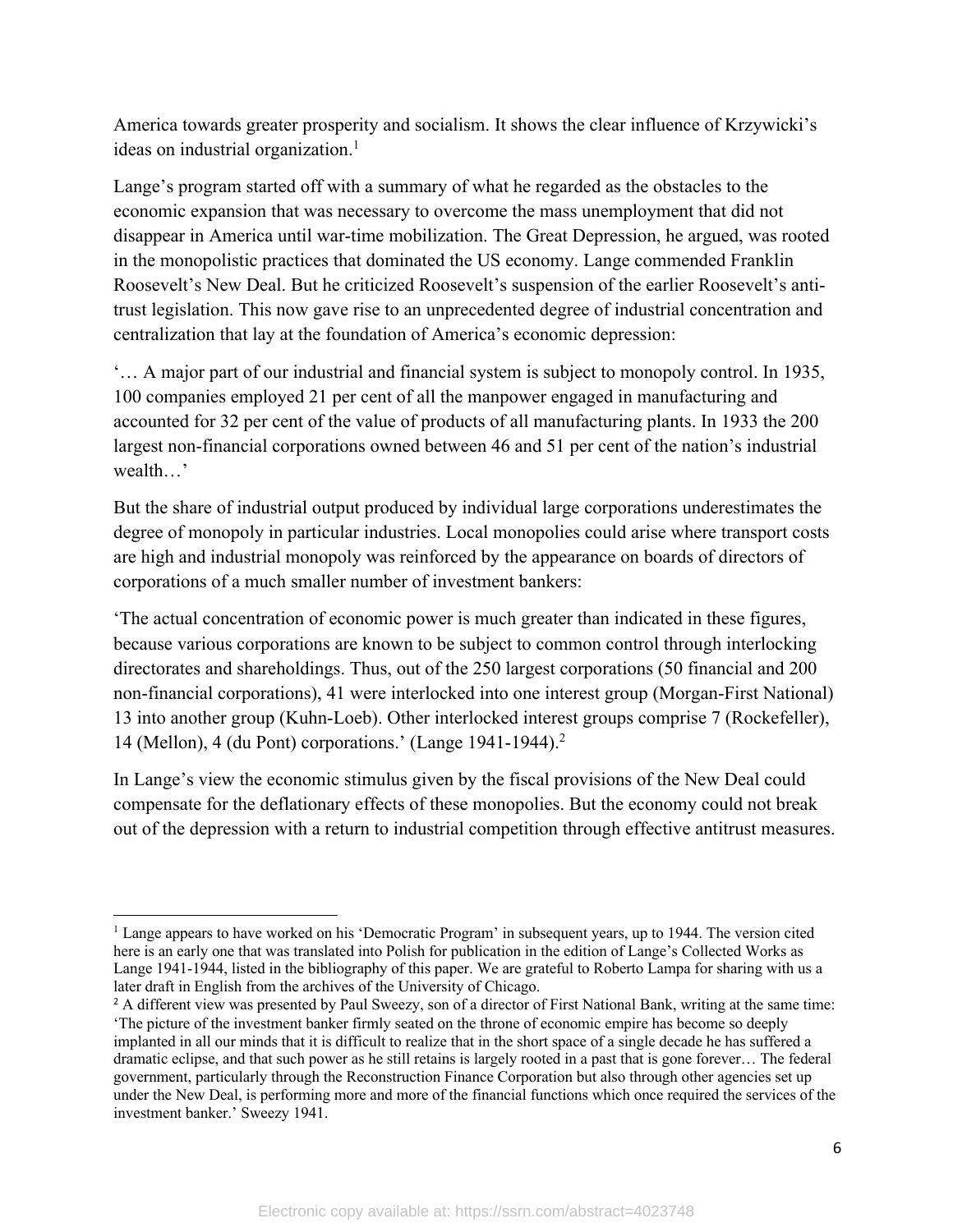Lange also touched upon the politically sensitive issue of trades unions. In his view, unions could only serve industrial democracy if membership and employment was not restricted. Employers should recognize unions that organized their workers. But the unions should not exclude from employment those who were not members of the union, because this would create monopolistic structures in the labor market. In the terminology of the time, the 'union shop' was to be preferred to the 'closed shop'. (Lange 1941-1944).

This predominance of monopolies created an unusual political situation in which the only way for competitive 'outsiders' to secure their economic position was to form their own cartel-like agreements and obtain support for them from the government, in much the same way that existing monopolies were supported by political patronage. Political support becomes a way of guaranteeing prices but leads to the proliferation of monopoly. The market degenerates into a system of organized withholding of production in which the state is called in to give rights to prices and production to particular interest groups. The result is a kind of financial and industrial feudalism in which the government guarantees monopoly privilege and profits.

Lange went on to argue that in this situation the profit of the entrepreneur ceases to be the reward for a willingness to undertake risk and the efficient minimization of costs. It becomes simply a privilege arising out of economic concentration and government guarantee. Financial and industrial feudalism, he thought, was now a system of precisely defined group privileges, divided among social strata as rigid as any in medieval times. In such a society, any incentives to progress disappear. More than this, such a society would revive the cultural and political superstructure of feudalism with every kind of discrimination, intolerance, fanaticism, and narrowness of outlook, with the state bureaucracy integrated with the oligarchy of *haute finance* and big business.

Lange concluded that this system is politically weak and would be unable to resist pressure from the 'totalitarian powers', because such a hierarchical system would not be able to organize effectively the defense of the nation. As evidence of this he pointed across the Atlantic at Great Britain, where he wrote that monopoly restrictions and fear of democratic forces in the country had brought the country to 'its present difficulties', a reference to the ineffectiveness of Britain's war effort, before America and then the Soviet Union, joined the war effort. Much the same prospect awaited the United States where society could either use its democratic rights to challenge monopoly control or abandon itself to totalitarian dictatorship. (Lange 1941-1944). In later versions of his paper, Lange recommended monetary financing of the fiscal deficit, and a guaranteed minimum income for all citizens (see note 1 above).

Already in an earlier paper, written while he was still in Poland, Lange had argued that monopoly capitalism changed the nature of the state in a capitalist society. Whereas under competitive capitalism, the State is a 'liberal' one 'confined … to forming and supporting the general conditions of the capitalist economy, such as private ownership, maintenance of law and order, communications, the monetary system, legal security, and so on', under monopoly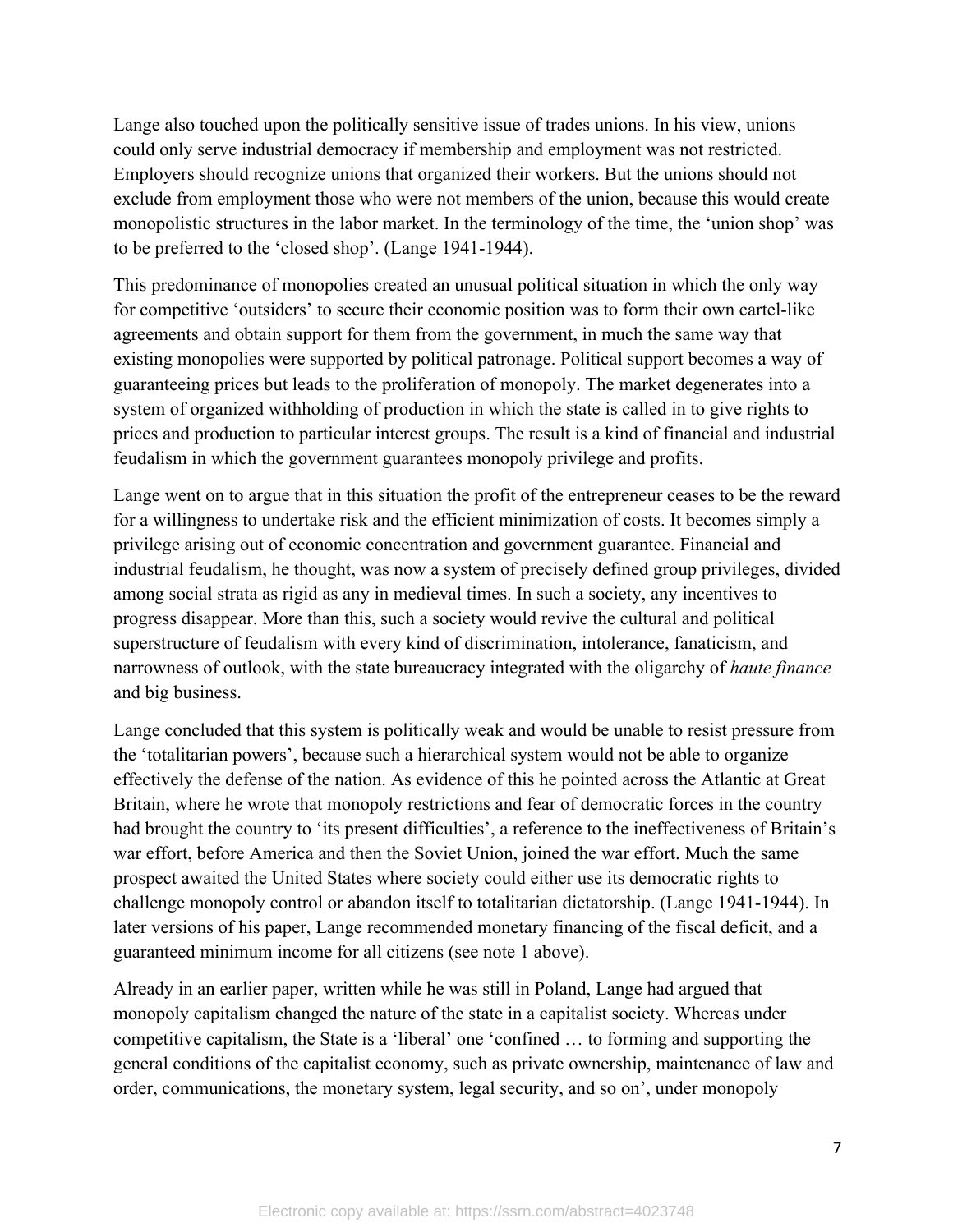capitalism 'the capitalist State assumes a new function, namely, of creating monopoly positions for certain capitalist groups by its direct intervention in economic life. In this new role, the State becomes for these groups the creator of monopoly profits, which accrue from its intervention in economic life.' State intervention includes protectionism, and brings the government, and the oligarchic interests that it now upholds, into conflict with smaller competitive businesses, the working class and the peasants. In this way, monopoly privilege comes to be incompatible with democracy and the welfare of the masses (Lange 1931).

Lange had alluded to the feudal character of these arrangements in one of his earliest political articles, a polemic written in 1929 against revisionist Marxists, such as Karl Renner and Rudolf Hilferding, and in Poland Jędrzej Moraczewski, who considered state intervention to be a part of the socialization of capital. Here Lange argued that 'the contemporary state is less and less an expression of all capitalist classes and increasingly becomes the expression of only one class of capitalists: the magnates of organized large capitalist monopolies and the potentates of finance capital… even the democratic state is today in the hands of the big capitalist oligarchy, the proof of which is its imperialist character. This imperialist character of the contemporary capitalist state is again one of the most important factors fusing the state into economic life and transforming organized capitalism into state capitalism… At the height of its development capitalism reaches the point from which it started gathering in the same hand economic and political power. If we call the union of political and economic power in one hand feudalism, then we can say that capitalism leads at the peak of its development to a certain kind of feudalism. The new feudalism brings to an end the development of organized capitalism and state capitalism. To the direct rule over economic life of the big capitalist oligarchy is added a second, indirect rule, through the state, which becomes increasingly a tool in the hands of that oligarchy… The working class succumbs to a double domination by capital: economic and political. These are the consequences of the transition to socialism by étatism. Indeed, a fine perspective: instead of socialism a new feudalism, instead of the liberation of the proletariat the worst servitude to the state and an imperialist state at that, instead of the end of capitalism the greatest economic and political power combined with the state apparatus of big capital… If the establishment of this capitalist feudalism is presented as the transition to socialism, the working class has no alternative but joyfully to accept these changes thus forging the shackles of its future misery.' (Lange 1929, pp. 45-48).

In this polemic, Lange cited repeatedly Karl Kautsky's denunciation of his comrades in the German Social Democratic Party for their support for the German war effort, or 'War Marxism' (Kriegsmarxismus) as Kautsky called it, during the First World War, when the fusion between the state and big business in imperialist strategies was perhaps most obvious and most catastrophic. In places, Lange seemed to anticipate Hayek's later polemic against state intervention, *The Road to Serfdom*, written during a similar confluence of economic and political power in the Second World War, and dedicated 'To the Socialists of All Parties' (Hayek 1944). Hayek and Lange seem to be at one in regarding state intervention as the road to serfdom.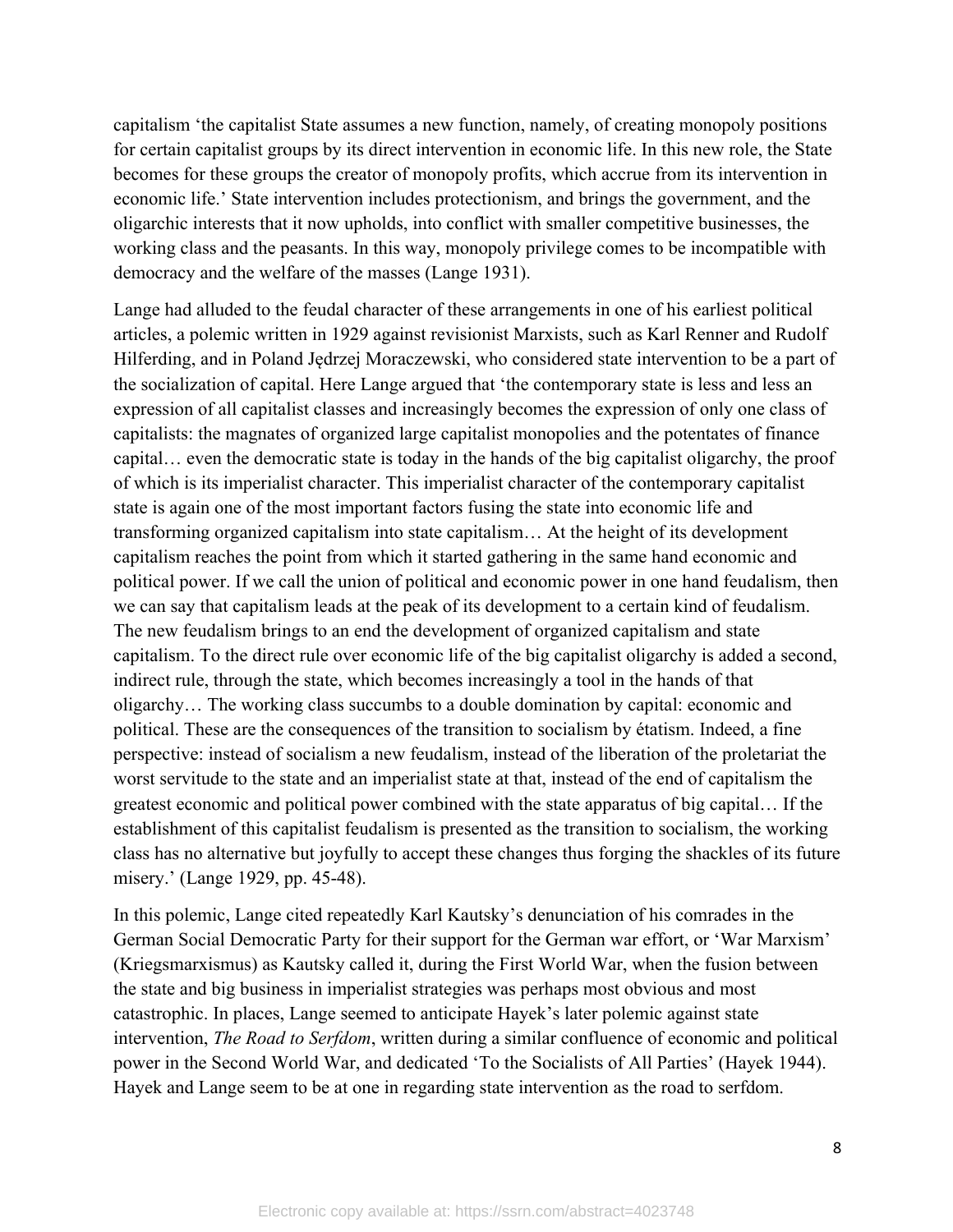However, whereas Hayek argued that diminished political ambitions and expectations would realize the nineteenth-century liberal ideal of competitive capitalism, Lange had no illusions about the disappearance of monopoly in the face of *laisser-faire*. Free markets, rather than the state, had created big business, which had then suborned the state. The only way forward was a defense of democracy and the embrace of socialism (Breit and Lange 1934).

Lange, Like Krzywicki and Hilferding, saw monopoly profits as coming from consumers and small businesses, and associated it with restriction of production and unemployment. However, unlike Hilferding and Lenin, the two Polish Marxists did not mention imperialism as a source of the monopoly surplus. A second distinctive feature of Lange and Krzywicki's analysis of industrial feudalism concerned the function of finance in closing the ranks of the wealthy classes to entry from lower, unpropertied classes. In an earlier phase of capitalism, Marx had regarded finance as facilitating the breakdown of feudal hierarchy and even stabilizing capitalism by making it more meritocratic:

'The circumstance that a man without fortune but possessing energy, ability and business acumen may become a capitalist...[through] credit in his capacity of industrialist or merchant... is greatly admired by apologists of the capitalist system… In a similar way, the circumstance that the Catholic Church in the Middle Ages, formed its hierarchy out of the best brains in the land, regardless of their estate, birth or fortune, was one of the principal means of consolidating ecclesiastical rule and suppressing the laity. The more a ruling class is able to assimilate the foremost minds of a ruled class, the more stable and dangerous becomes its rule.' (Marx 1959, pp. 600-601).

But for Krzywicki and Lange finance, along with the rise of the joint stock company and associated holding company structures, ceases to have the function of opening access to capitalist enterprise. Instead finance becomes a way of reinforcing the centralization and concentration of capital, blocking new entry into the ranks of established capitalist business. In this way, in late capitalism, finance blocks the dynamism imparted to capitalism by its new entrants. A rather different view was taken by a third key contributor to Polish Marxist discussions who was also connected with Krzywicki, Kalecki, at around the same time as he was collaborating with Kowalik on their 'Crucial Reform' article. In a separate paper on the distribution of income, Kalecki dismissed the notion of a prelapsarian state of competition in early capitalism:

'… perfect competition… is a most unrealistic assumption, not only for the present phase of capitalism, but even for the so-called competitive capitalist economy of past centuries: surely this competition was always in general very imperfect. Perfect competition, when its actual status of a handy model is forgotten, becomes a dangerous myth.' (Kalecki 1971)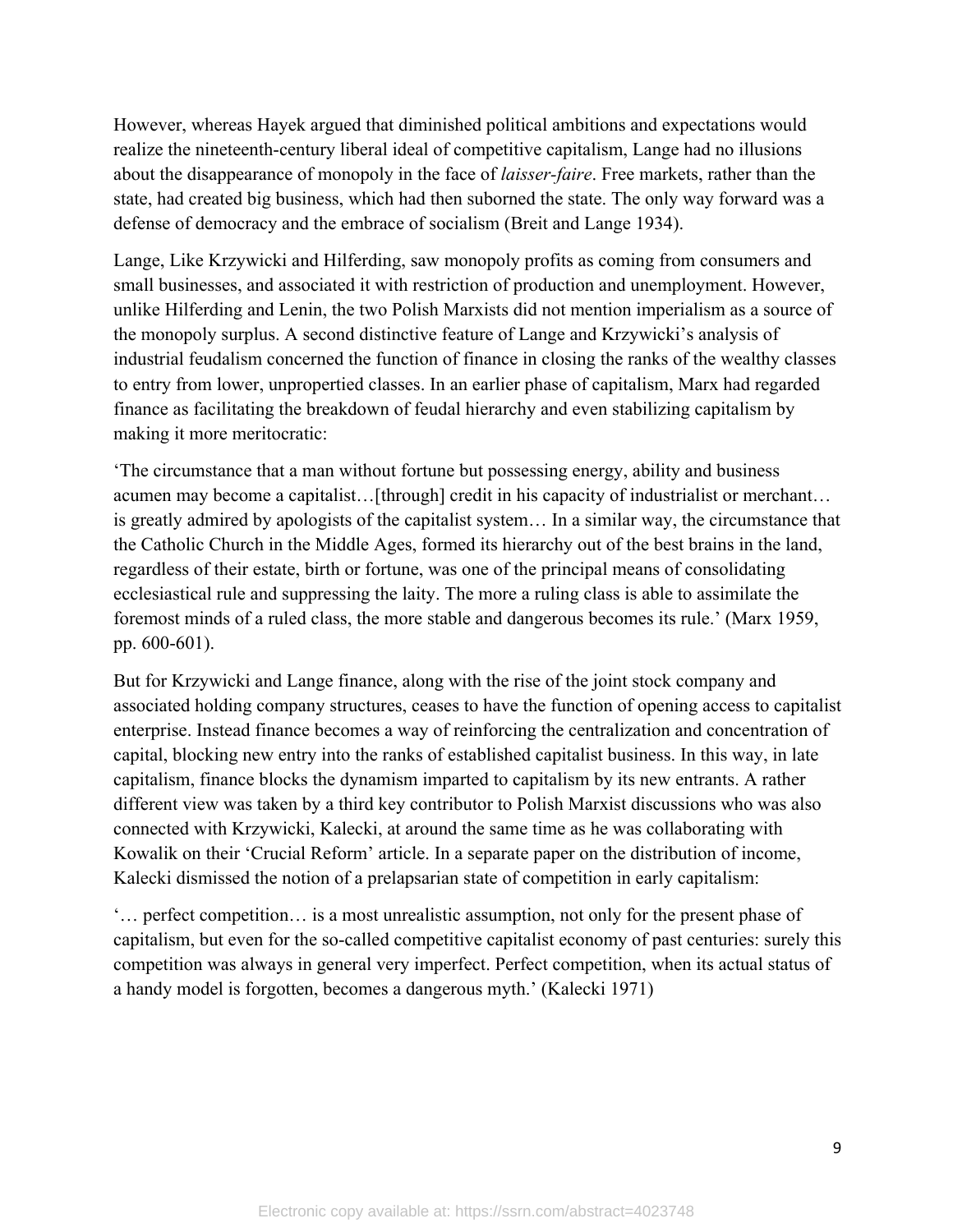#### **3. The distribution of wealth**

The industrial feudalism of Krzywicki and Lange regarded entrepreneurship as the source of social mobility. While the scope for entrepreneurship and access to finance clearly affects the rigidity of *industrial* hierarchies, social hierarchies are distinguished by ownership of more general categories of wealth, that may include industrial capital, but may also consist of financial, residential and land assets among which may be inherited wealth that has not been accumulated by its current owner. Concentrated ownership of both industrial and non-industrial property makes the distribution of wealth a factor in the current tendencies towards an industrial feudalism in which differences between social strata are reinforced by an absence of social mobility.

The literature on the distribution of wealth is predominantly empirical<sup>3</sup> and highlights growing inequalities. Around the world, after the peak recorded in the early 1910s, wealth inequality followed a downward trend until the late 1970s and has been rising steadily since the mid-1980s (Alvaredo et al. 2018). In contrast to income, wealth inequality in many countries was largely unaffected by the global financial crisis in 2007, reaching new heights by the late 2010s. Rising wealth inequality has not been limited to advanced capitalist economies like the UK or the USA, although in the latter country the top wealth shares remain one of the highest in the world. Indeed, with greater openness to capitalist forms of production, increases in wealth inequality have been dramatic in the transition economies in Central and Eastern Europe as well as in China (*ibid*.). In Europe, households in the top decile of wealth distribution in the euro area owned 50% of total net wealth in 2010, which increased to 51.2% by 2014, paralleling the rise in other measures of inequality in the period (HFCN, 2016).<sup>4</sup> While between 2014 and 2017 there was little change in the overall levels of wealth inequality in the European Union, changes in the distribution of wealth varied substantially across European countries. Countries such as Austria, Germany and Ireland experienced clear improvements in wealth distribution, while inequality increased in other countries including Cyprus, Greece, and the Netherlands (Eurofound 2021). Apart from Greece, these countries are among those with the highest observed levels of inequality in the European Union in 2017, despite their divergent trends in wealth disparities between 2010 and 2017 and dramatically different patterns of asset ownership.<sup>5</sup> Wealth inequality in the European Union has been attributed to differences in the distribution of housing and self-employment business equity as well as changing house prices and differences in household characteristics such as education (*ibid.*, Szymborska 2019c).

<sup>&</sup>lt;sup>3</sup> The largely empirical focus of the recent literature of wealth inequality can be understood by the quest for obtaining good quality data on wealth, which have not been available until recently, as well as by the domination of that literature by questions of whether wealth inequality is historically rising or falling. A detailed discussion of issues related to the measurement of wealth and its distribution is provided in Alvaredo et al. 2018.

<sup>4</sup> Detailed harmonized data on wealth distribution in Europe is only available from 2010 with the release of the first wave of the European Household Finance and Consumption Survey.

<sup>5</sup> Wealth inequality was estimated to be the lowest in Poland and Slovakia in 2017, declining between 2014 and 2017 in the former country and rising in the latter in the period.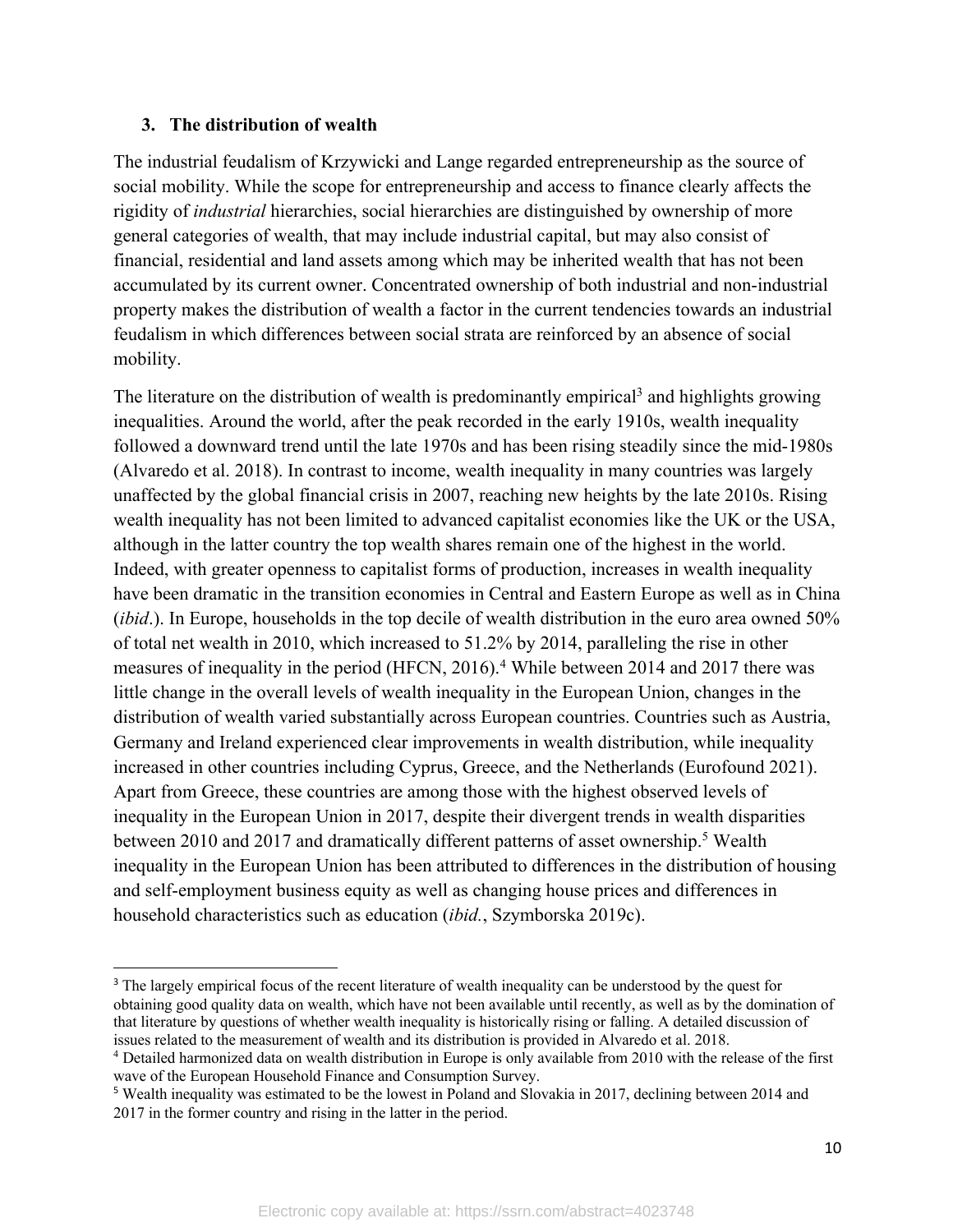The composition of wealth in terms of access to various types of assets as well as leverage is crucial in understanding the increasingly unequal distribution of wealth. Available evidence shows that the ownership of business wealth, pension wealth, and financial wealth is much more unequally distributed than the ownership of property wealth, although there is substantial degree of inequality in the ownership of real estate other than primary residence (Szymborska 2017a). The diversity of the asset portfolio has vital implications for the size of the capital gains and thus potential wealth increases available to a household as business and financial wealth yield comparatively higher returns that are more resilient to the business cycle compared to property wealth (Nakajima 2013; Wolff 2014). Given the disparities in the ownership and returns to various components of wealth, what assets a household owns gives insight into its position in the distribution of wealth and the possibilities for upward social mobility of low-income households through wealth accumulation (Szymborska 2019a).

Despite the importance of wealth composition for inequality, it remains underexplored in the existing literature on wealth distribution. Instead, the literature tends to focus on disparities related to labor market characteristics, human capital and productivity that influence wealth inequality by determining the level of income and thus the ability to save and purchase assets. This approach is dominated by the life-cycle theory of consumption proposed by Modigliani and Brumberg (1954) and the permanent income hypothesis developed by Friedman (1957), as well as their extensions analyzing the wealth effects of asset price movements, liquidity constraints, precautionary savings, and bequest motives on household consumption spending (Szymborska 2017b). In this framework, wealth inequality is explained by differences in saving rates and thus wealth accumulation at different stages of the life-cycle, which lead to a hump-shaped relationship between wealth and age. The social mobility thus implied occurs as households progress through their life-cycles, with the rate of social mobility determined by the rates of saving (and hence investment) chosen by individual households. However, empirical evidence largely rejects these conclusions and establishes that saving rates, and thus the perspectives for upward mobility, are more strongly related to the level of income, in line with Kalecki's class analysis.

Moreover, the above literature on the sources of wealth disparities does not explore the social and economic implications of these inequalities for the functioning and the development of capitalism. It remains at the level of moralizing about those inequalities, in this way echoing Marx's criticism of the Ricardian socialists. The Post Keynesian literature on demand-led growth addresses this issue to some extent by analyzing the impact of unequal functional distribution of income on macroeconomic stability under different demand regimes. However, the role of wealth inequalities remains insufficiently explored in this literature because the vast majority of the demand-led growth models rely on a dichotomous division of households that largely restrict asset ownership to the capitalist class (for a detailed overview see Szymborska 2021). Insufficient analysis of the ownership and composition of wealth among different classes of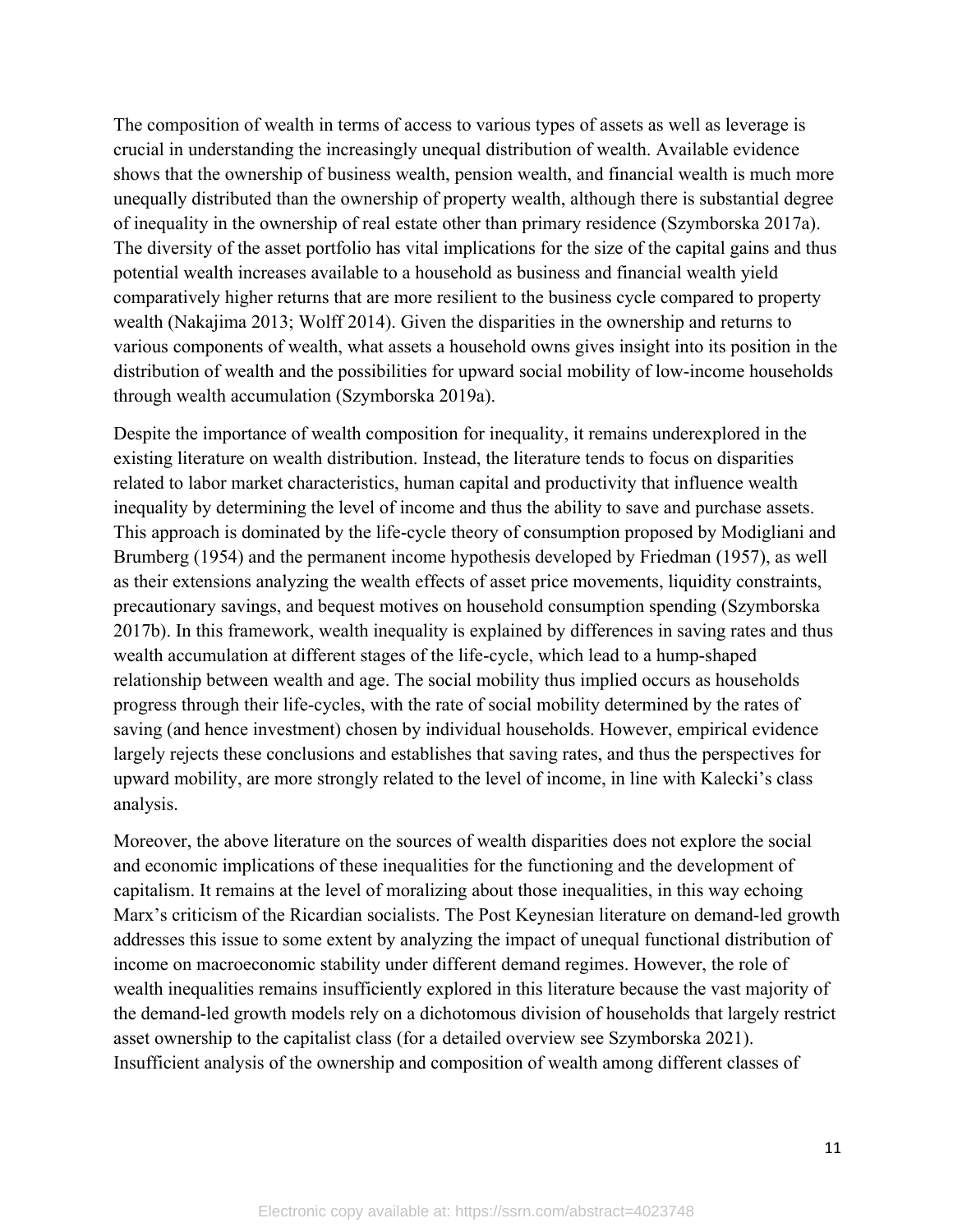households in these models obscures the role of wealth plays in determining the patterns of social mobility and thus the reproduction of capitalism.

While undoubtedly important, saving is only one way through which households accumulate wealth and move along the social ladder. Furthermore, given the low levels of interest rates observed since the 2007 crisis, disparities in saving alone cannot explain the scale of rising wealth inequality in recent years. As mentioned above, wealth composition matters for wealth accumulation capacity because of disparities in capital gains available to a household. In this context, differences in price appreciation for various assets have substantial impact on wealth inequality. These differences arise due to developments in the asset markets, which are shaped by changing macroeconomic conditions, and not due to households' individual characteristics influencing their capacity to save. To some degree this is demonstrated at the aggregate level by Piketty (2014), who shows how wealth concentration arises due to higher returns to wealth compared to the rate of growth of income, largely owing to the dynamics of interest rate compounding. Thus, wealth inequality and the prospects for social mobility are determined not only by disparities in income and labor market characteristics, but also by the ownership of assets and the composition of the asset portfolio.

This gives rise to another channel of wealth concentration through unequal access to family wealth transfers, including inheritance and *inter-vivo* transfers in the form of asset gifts, which enables wealth accumulation even if a household does not save or earn any income. The possibilities of wealth accumulation (or lack thereof) through access to family wealth transfers render wealth inequalities highly persistent, defining the opportunities for social mobility across generations.

Similarly to asset price appreciation and family wealth transfers, access to credit facilitates asset purchases without the need for substantial prior saving. In this light, financial sector operations are instrumental in determining access to wealth and its stability for different social groups. Echoing Krzywicki's and Lange's concerns, recent evidence shows that finance has largely contributed to deepening wealth inequalities instead of opening opportunities for upward social mobility. The subprime crisis that took place in the USA in the 2000s is a prime example of the role that the financial sector has played in increasing wealth inequality. The debt securitization boom in the late 1990s provided incentives to financial institutions to extend credit, in particular debt secured by primary residence, to groups that have been historically excluded from access to credit, namely low-income families, social minorities, and women (Dymski et al. 2013). For a while, this "financial inclusion" appeared to generate high increases in wealth for those subprime borrowers thanks to the possibility of home purchases and rising house prices in the first half of the 2000s. Indeed, between the 1990s and the mid-2000s households in the poorest quintile of the income distribution experienced the most rapid increases in wealth ownership compared to other groups (Szymborska 2017a).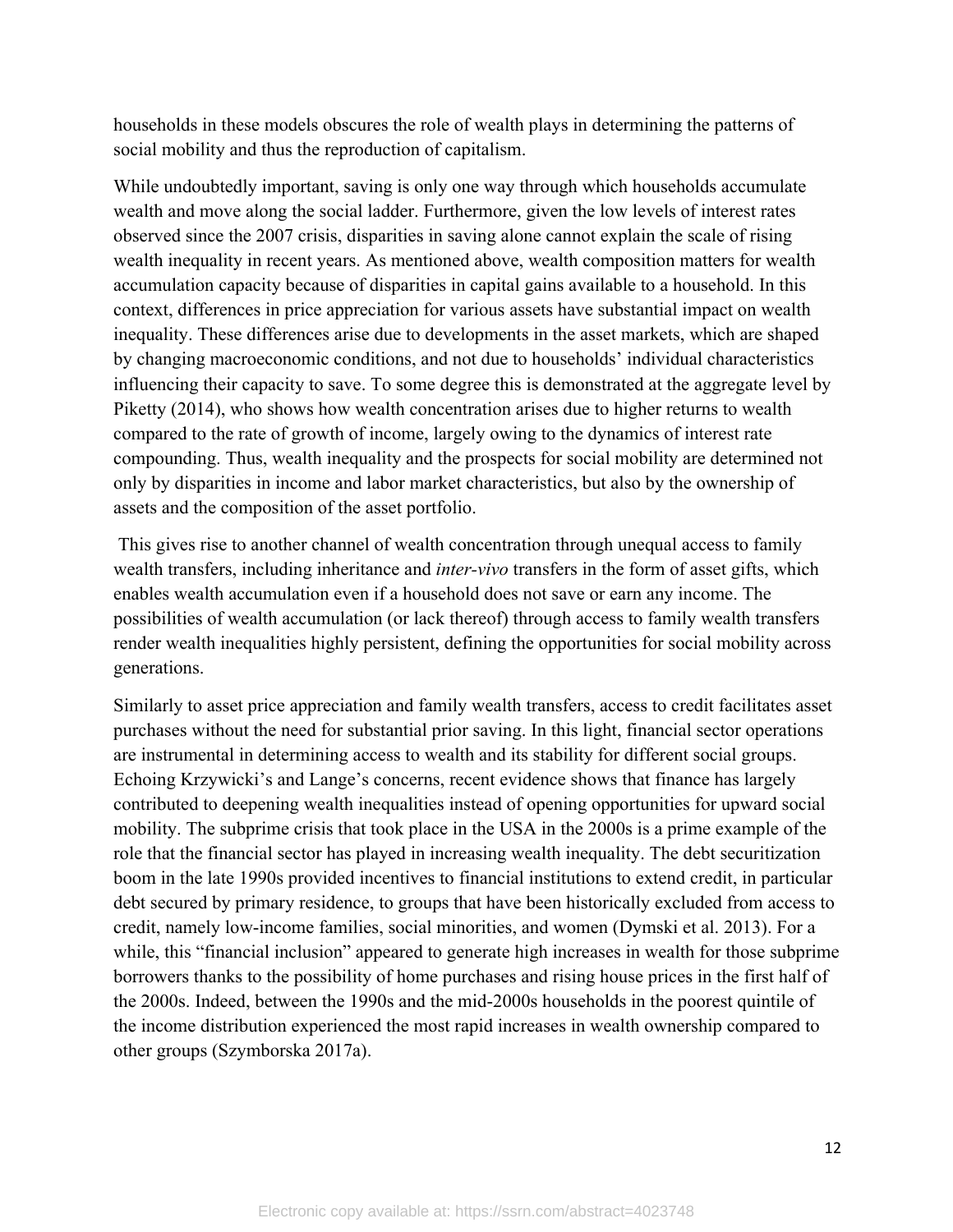But the wealth gains for subprime borrowers turned out to be short-lived in the face of the crisis owing to the high cost of credit and the accumulation of leverage. For those households, access to finance turned out to be asset-stripping rather than asset-building: The bursting of the housing price bubble in the late 2006 led to a wave of foreclosures and personal bankruptcies that generated lasting negative effects on the capacity of subprime borrowers to accumulate wealth (Dymski and Szymborska 2021). Consequently, between the mid-1990s and 2019, many lowincome households experienced real declines in their wealth, leading to rising wealth inequality after the 2007 crisis (U.S. Survey of Consumer Finances 2019). This example shows that access to wealth is not sufficient for ensuring upward social mobility if asset ownership is insecure and backed by high leverage. And even after the bursting of the bubble in 2008, African-American and Latino households in America proved least able to improve their social class position to transit from the working class to the middle class (Addo and Darity 2021), thus bearing out Lange's remarks about the intolerance and narrowness of outlook that characterizes industrial feudalism (see section 2 above).

The case of the subprime crisis highlights the role that changing macroeconomic conditions and financial sector operations play in determining social mobility through their impact on both the access to and the stability of wealth. It also brings to the forefront the role of the state in facilitating these dynamics and producing wealth disparities. Modern securitization can be traced back to the 1960s, but it wasn't until a series of financial deregulation legislation was passed after 1980 that the debt securitization proliferated as an instrument of portfolio management (Buchanan 2017). In the decades before the subprime crisis took place, government policy had itself laid the groundwork for the debt securitization boom by directly influencing wealth accumulation capacities for different social groups. Certain groups, including most notably Black Americans, were actively excluded from the federal housing programs under Franklin Roosevelt's New Deal (Rothstein 2017). Restricted access to credit for groups of subprime borrowers prior to the debt securitization boom often affected those living in previously 'redlined' areas – racially segregated urban zones that arose out of the Federal Housing Agency's policy in the early 20<sup>th</sup> century and subsequent court rulings (Temin 2020). By restricting access to wealth, the state has thus limited the prospects for social mobility for these households and their descendants.

More recently, changes in public policy since the 1980s have increasingly followed financial logic and reflected financial sector interests, with the state transforming public services into tradable financial assets that yield return (Karwowski 2019). Declining comprehensive welfare provision by the state can be seen not only as a deliberate policy of a neoliberal state. It is also a protest by propertied classes that can satisfy their welfare needs more readily in a way that is under the individual household's control through the credit practices associated with the property that they own, and hence resent paying taxes for welfare provision that they do not use or control. Among those with the least marketable assets, increased private sector provision of key public services has undermined capacities for wealth accumulation and thus the prospects of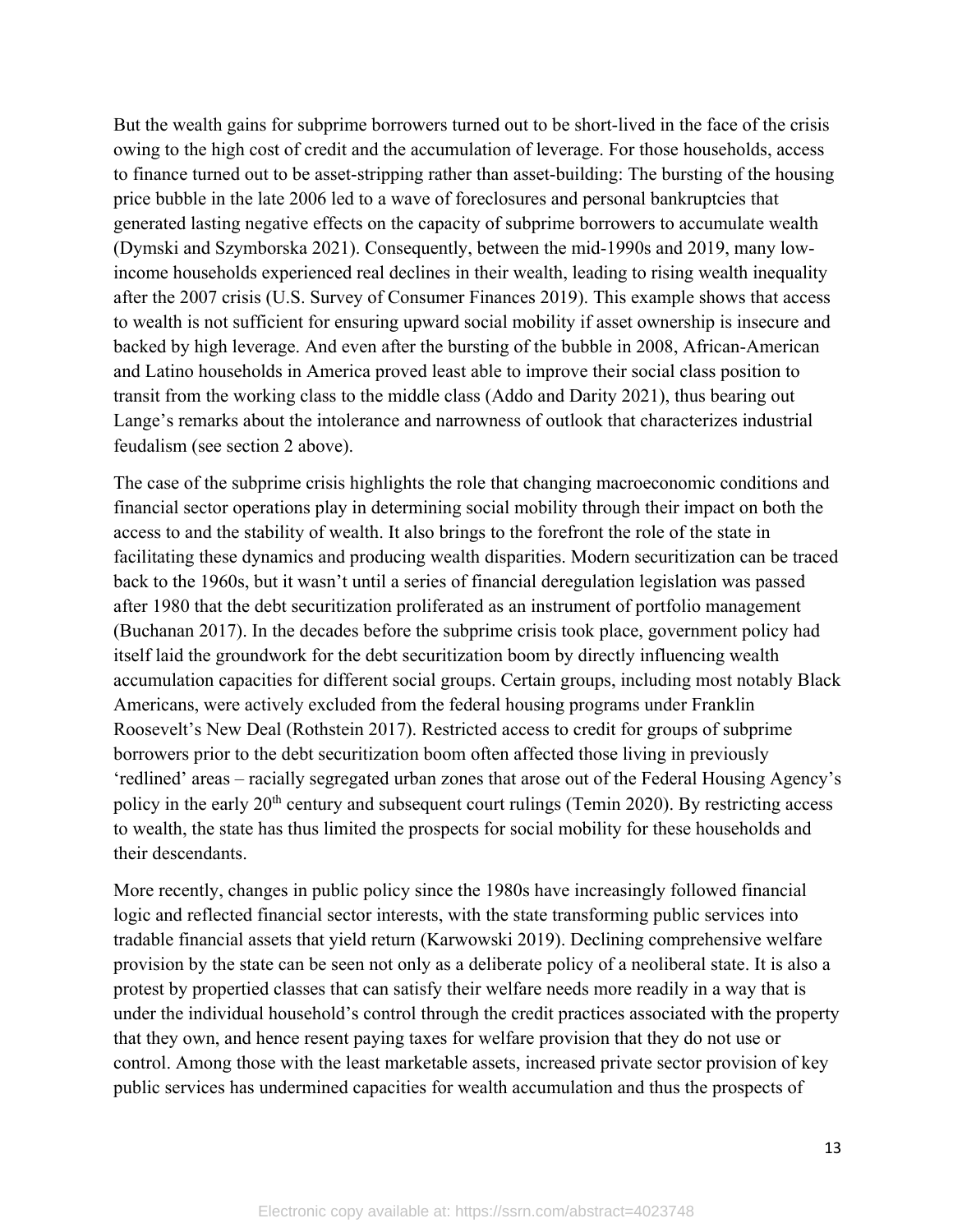social mobility for low- and middle-income households by raising costs of housing, utilities, education and healthcare (Dymski and Szymborska 2021). Privatization of welfare has further deepened wealth inequality and intergenerational social mobility by eroding net public wealth (primarily through offloading of public assets), which reduces wealth accumulation capacities for future generations (Alvaredo et al. 2018; Atkinson 2017). In some respects, these policy changes may have contributed to downward social mobility for young households in the 2010s, as their average real wealth holdings remain well below what their peers from the baby-boomer generation had had (Szymborska 2019a). On the other hand, the state has facilitated wealth accumulation among the richest members of society, particularly through poorly designed subsidies, which create a possibility for funds to be directed away from the intended recipients who are financially vulnerable towards the rich, and the existence of loopholes in the taxation system, which allow for tax avoidance (for a detailed overview see Szymborska 2019b). In this sense, similarly to what was observed by Lange, in contemporary capitalist economies the state has become an expression of particular classes of capitalists, especially rentiers and large business owners, lending its political power to reinforce the economic power of these classes. By restricting wealth accumulation capacities for some while simultaneously promoting wealth concentration among others, the state has actively contributed to rising wealth inequalities and limited social mobility.

Wealth inequalities need to be thus seen as instruments of industrial feudalism, where the absence of ownership of certain kind of wealth prevents upward mobility, but the ownership of certain wealth (which can be borrowed against) prevents downward mobility of property-owning classes. The 'proletariat' (in the original sense of those without property) have nothing between them and destitution.

#### **4. Wealth and social mobility**

Consider a system of social stratification in which social classes are defined (in the sense explained below) by their ownership of wealth. At the bottom of the social hierarchy is the class of households without significant wealth (the 'proletariat'?). Next is a class of households which own their residential accommodation and perhaps some negligible amount of savings in bank deposits and financial assets (the 'middle class'?). Next may be a group of households owning residential accommodation and a significant amount of bank and financial assets. Further up may be an even wealthier stratum owning more than one residence, other real estate, and a diverse portfolio of financial assets. And so on.

We can now define the social classes by wealth in two ways. First of all, in each class there is a standard wealth portfolio that a household needs to possess in order to maintain its position in that class. So, for the middle class, this would be home ownership. In the next class up, there might be a second home, a pension fund and insurance policies. Higher up there might be ownership of more real estate and a more directly owned portfolio of financial assets. With that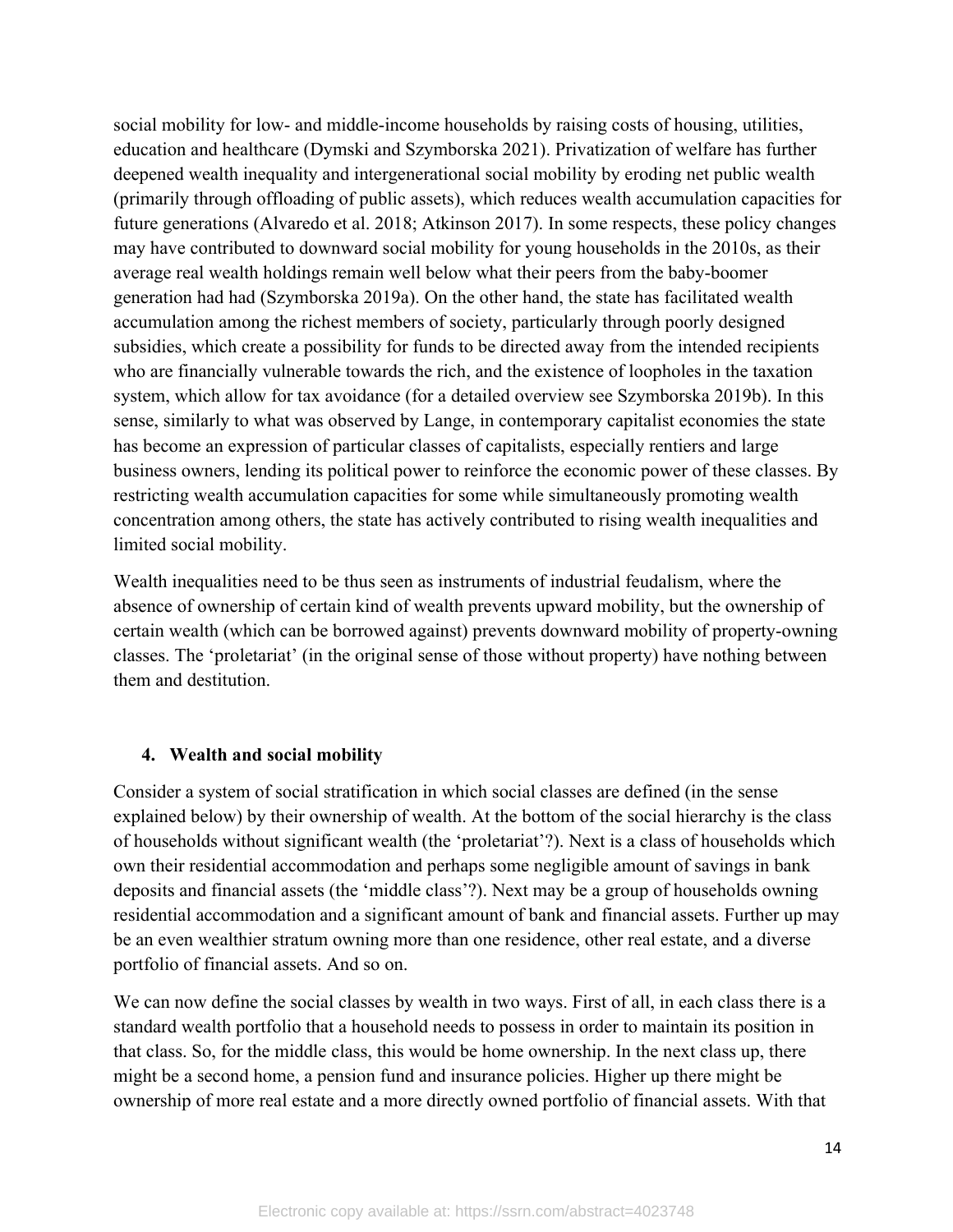standard wealth portfolio will come credit practices by which households may maintain their liquidity: among the lowest class, the pawning of personal jewelry and possessions; among the middle class, borrowing secured against the value of residential accommodation; among an upper class, a certain turnover of financial assets, by maturity or sale in a secondary market, or borrowing against real estate.

The standard wealth portfolio of each class defines the credit practices used to maintain the liquidity of the balance sheets of each household in that class. But it does not mean that there necessarily exists a standard value of the standard wealth portfolio, since that value would depend on the values in the asset markets in which that portfolio is invested.<sup>6</sup> Of greater significance for those credit practices, household welfare and social differentiation, is the second way in which social classes are defined by wealth, namely through the barriers that wealth creates to social mobility, or the movement between social classes. From this comes the preoccupation with wealth that is common to households in any given class.

For each class there is a floor that prevents a household in a given class from becoming déclassé due to a failure of income. <sup>7</sup> This floor is made up of the credit practices that households use to prevent their falling into the wealth class below their class. In the case of the 'proletariat' without significant assets, these credit practices are formal and informal borrowing, largely unsecured, to prevent falling into destitution. For the other classes, with property or financial assets, the credit practices are usually various forms of borrowing secured against property, which benefit from substantially lower repayment costs compared to the borrowing of the lower classes that do not have collateral.

In addition, for each class, there exists a ceiling which is made up of the difference in value between the standard wealth portfolio of that class, and the value of the standard wealth portfolio of the next class up in the wealth hierarchy. Thus, for a 'proletarian' household to become middle class, it is necessary to obtain secure ownership of residential accommodation. For a middle class household to ascend to upper middle class status, it becomes necessary to acquire further real estate and financial assets.

The floors and ceilings that keep households in their social classes are affected by the social policies of governments. The avoidance of downward social mobility, in particular the removal of the threat of destitution that awaits those without significant wealth, has been the goal of welfare state provision and government policies to secure full employment. Such arrangements strengthen the floors preventing declines in social class status. Other public services, such as good quality education and health services, facilitate upward social mobility by reducing the

<sup>&</sup>lt;sup>6</sup> In the case of residential real estate, we can define the process of 'gentrification' as a process of households moving into a higher wealth class by relocating into areas of lower asset market prices.

 $7$  For instance, Atkinson and Brandolini (2011) include a wealth criterion in their definition of the middle class necessitating that a household holds enough assets to avoid falling into poverty for a certain period of time in case of sudden income shortfalls.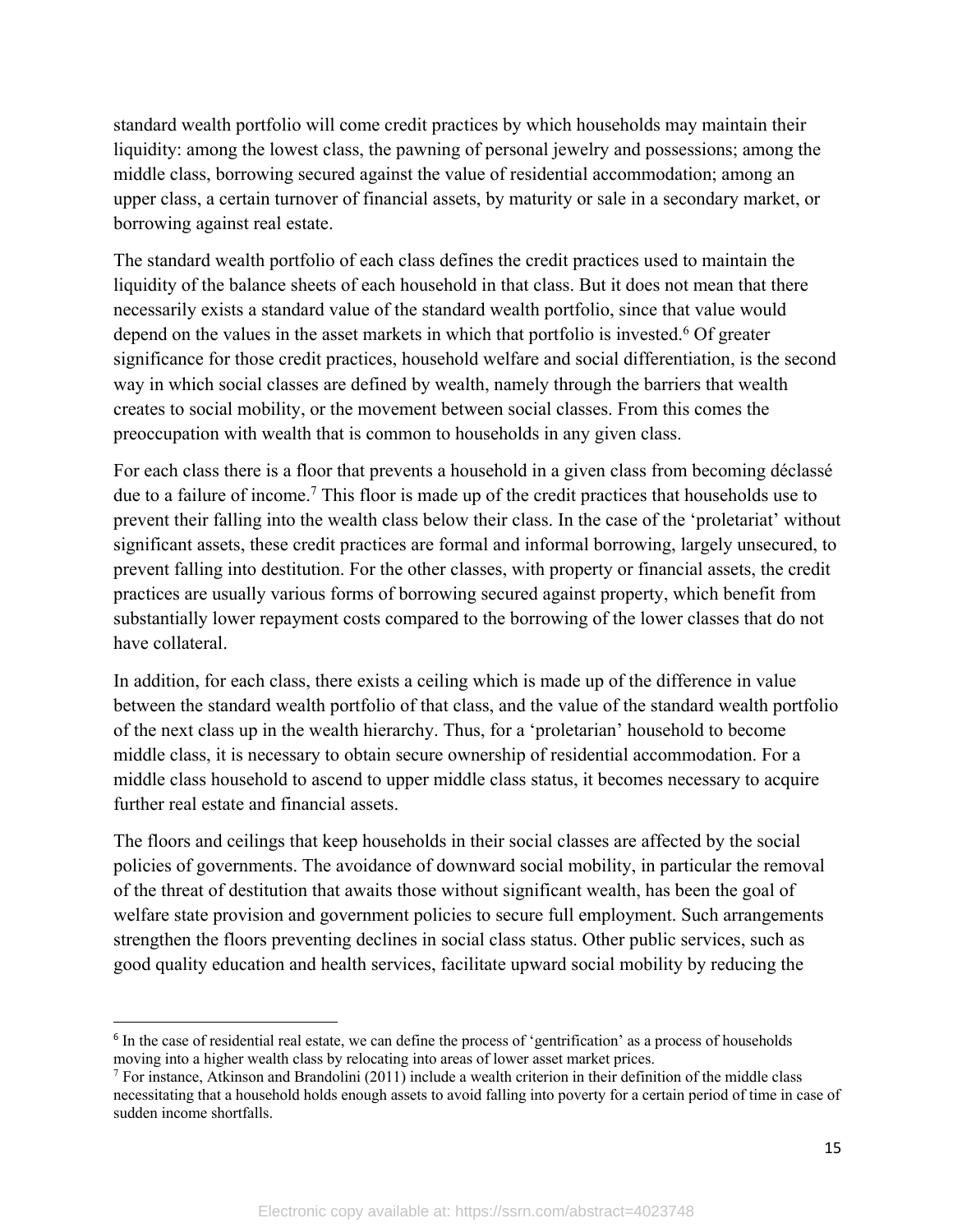outlays needed to move into higher social classes. In this way, the welfare state reforms of the first half of the twentieth century brought in the support of the ambitious middle classes.

The rise of mass unemployment in the 1970s and the 1980s changed this. The paring down of welfare provision coincided with asset price inflation. It was only natural for the ambitious middle classes to repudiate their support for the growing expense of state provision and embrace the growing availability of credit as asset prices rose. In particular, such reliance on credit operations gave property-owners greater control over the liquidity obtained in this way. In the United States, Great Britain, and numerous other countries where residential real estate markets emerged, 'the housing market became the welfare state of the middle classes', as the housing market came to be relied upon for emergency credit, and cash flow to pay school fees and for private medical care (Toporowski 2010).

The connection between dependence on asset markets and the growing insecurity of those without a convenient range of property with which to operate in credit markets has been recognized in some of the critical literature on financialization (see Hillig 2019, Agunsoye 2021 and Montgomerie and Bűdenbender 2015). However, our argument here places asset dependence in the context of social stratification to point out that: (i) asset dependence is specific to particular classes, because they have different kinds of assets; (ii) different kinds of assets have different credit implications and practices associated with them; (iii) these different credit implications and practices may ease cash flows in particular classes to prevent downward social mobility; but (iv) increasing asset inequality makes upward social mobility more difficult. In this way a growing inequality of wealth distribution restricts social mobility and gives rise to industrial feudalism defined as an absence of mobility between social strata.

However, a corollary of rising asset prices is an increasingly unequal distribution of wealth. In turn this increases differences between the value of the standard wealth portfolio in a given class, and the value of the standard wealth portfolio in the wealth class immediately above. It is these differences that determine the cost of upward social mobility: they are the property that must be acquired to secure a position in the next wealth class. At the same time as they reinforce the ceiling preventing ascent into a higher social class, the growing credit possibilities of rising asset values reinforce the floor preventing demotion into a lower social class. Diversity and stability of the wealth portfolio in light of asset price fluctuations thus have a defining role in both upward and downward movements across classes. Differences in the composition of standard wealth portfolios of different social strata, and the credit practices associated with such portfolios, reinforce barriers to mobility between social classes. In this way, asset inflation and the increasingly unequal distribution of wealth bring about the industrial feudalism and social stagnation of late capitalism.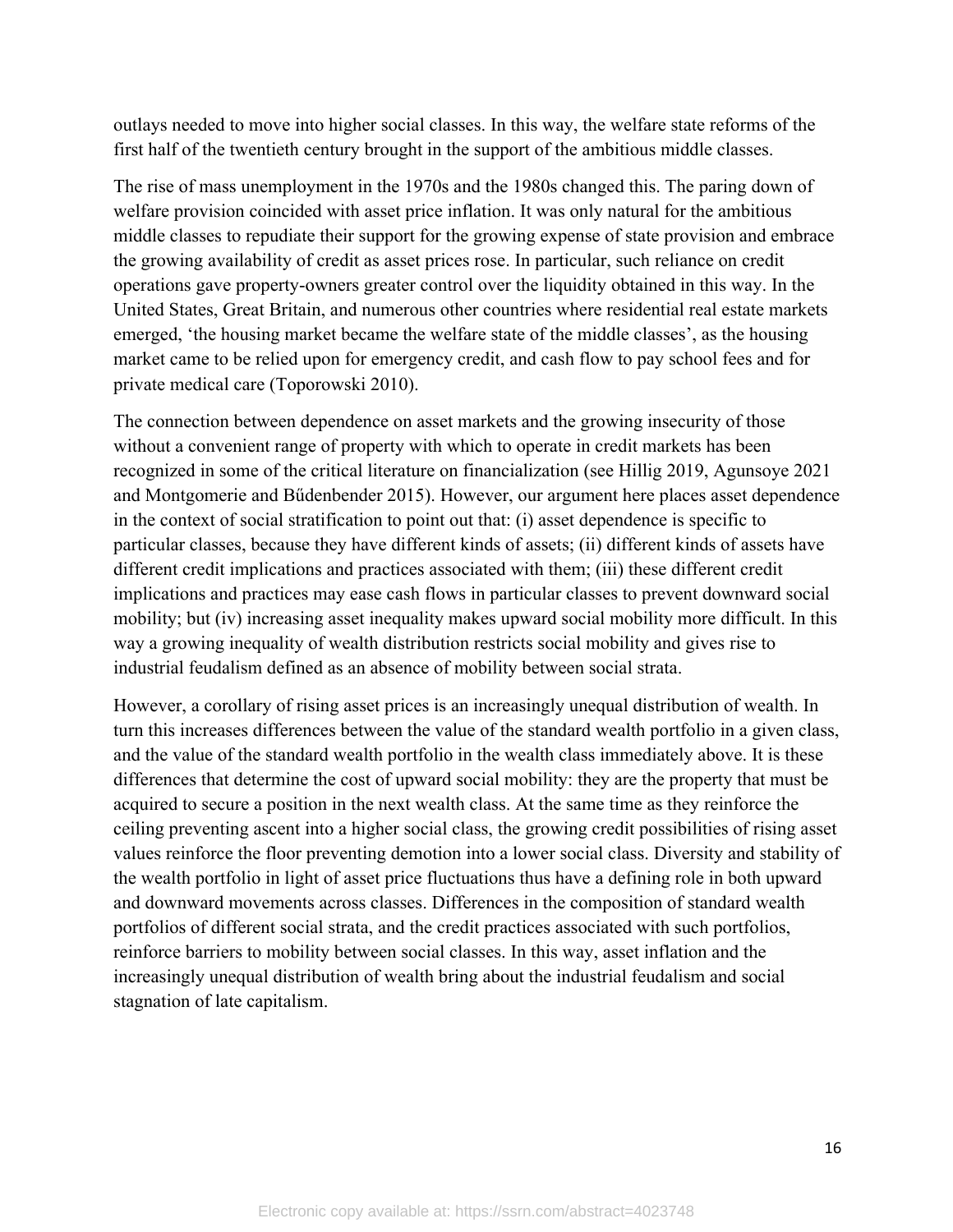#### **5. Household credit practices in industrial feudalism8**

The considerations in the previous section provide a conceptualization of households based on differences in their balance sheet composition. This is in contrast to the existing macroeconomic literature, which defines households based on their income (wage/profit shares), with differences in the ownership of assets and income from them being due to differences in saving preferences. For simplicity, at least three classes of households may be distinguished: the working poor (the working class), the leveraged homeowners (the middle class), and the working rich (a rentier class which may be said to include the non-working rich who occupy themselves with the management of their wealth. This approach links the insights of Piketty (2014) with the functional distribution approach, highlighting the role of wealth ownership and composition in defining the opportunities for social mobility. Such a three-class distinction can identify various motives for wealth accumulation across households and present a more intricate analysis of the determinants of macroeconomic fragility and inequality compared to the existing literature (Szymborska 2021).

The working poor are households whose balance sheets are defined by ownership of lowyielding assets and high leverage levels. These households have low saving rates and do not have sufficient wealth or income that would allow them to take out mortgages. Hence, they rent houses from owners of residential property. They thus only have access to unsecured short-term debt. The real disposable income of the working class comprises wage income, which depends on the demand for labor performed by the working class and the middle class adjusted by an exogenously set share of the wage bill, and interest on deposits, less interest payments on loans and house rental payments. Housing rents depend on the value of houses owned by rentiers and the leverage of rentiers, since we may assume that rentiers would attempt to compensate for higher leverage by raising the amount charged on rent to the working poor. By implications, rents will increase if the residential property market is inflated by excess demand for such assets. We may assume that the working poor prioritize rent payments over other consumption decisions in order to satisfy a basic need for shelter. Consumption is undertaken out of both income and wealth and debt is also taken up to finance a part of consumption. For the working poor, as for other classes, saving is a residual, but a negligible one among the poor. Nevertheless, leverage in this class, measured as the ratio of debt to liquid assets, is perhaps the highest among all household groups due to relatively greater credit restrictions, lower overall value of asset holdings, and a natural fear of debt which may squeeze future disposable income.

The middle class, defined by its wealth ownership, corresponds to a group of leveraged homeowners.<sup>9</sup> Balance sheets of this group depend on housing purchased through mortgage

<sup>&</sup>lt;sup>8</sup> The argument in this section follows Section 4 of Szymborska 2021.

<sup>&</sup>lt;sup>9</sup> The definition of the middle class in the literature is varied and has been considered along a variety of dimensions. In empirical studies, the middle class is often determined in relative terms as the middle 60% of income earners (earning between 75% to 125% of the median income). A social dimension can also be considered, whereby the middle class is defined by class consciousness, social status, lifestyle, or occupational status. In the theoretical literature, the middle class tends to be identified with middle managers, who are in conflict over their share of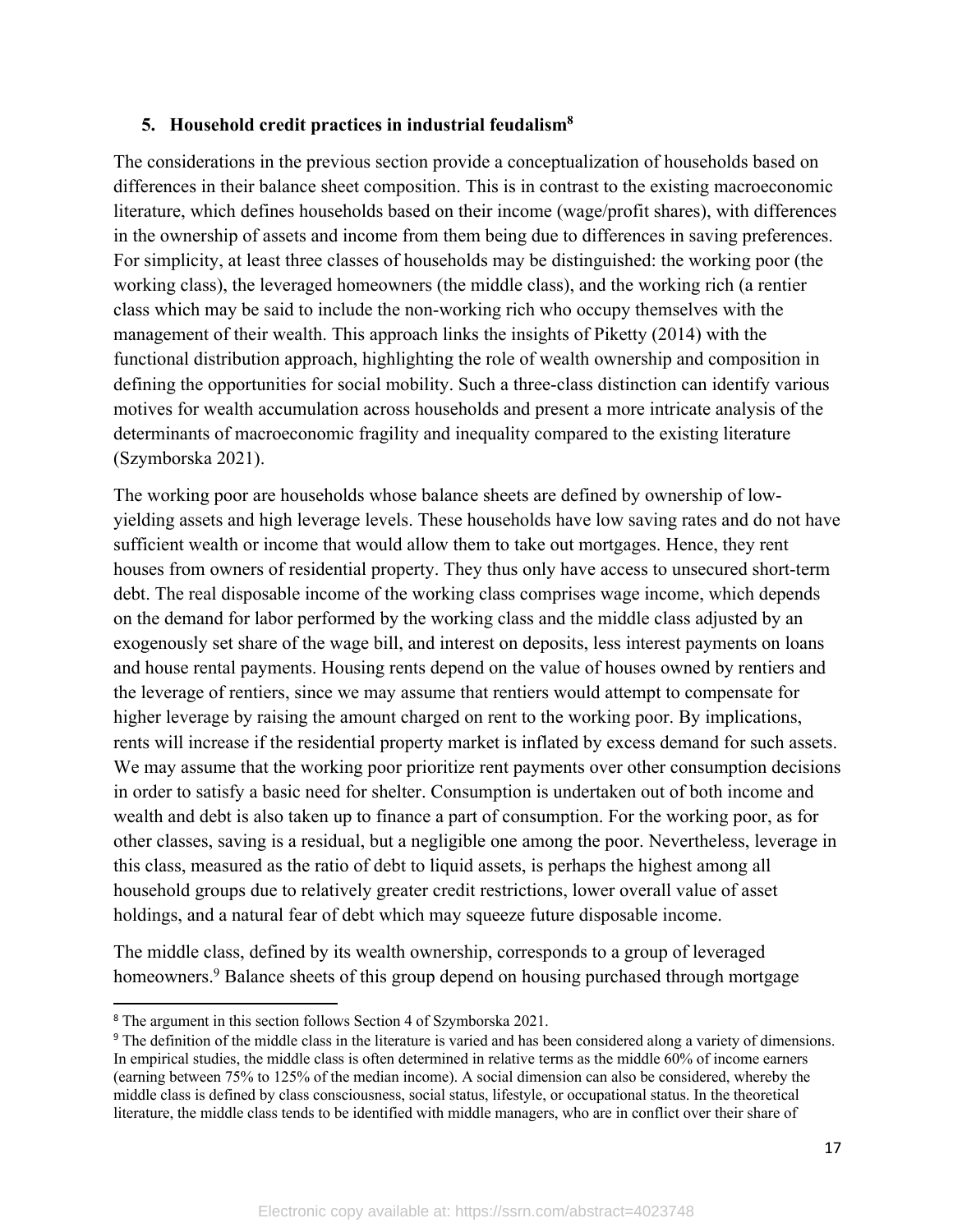financing, and housing constitutes the only major asset this group owns. We assume that all households belonging to the middle class are owner-occupiers and do not rent property to other households. Overall, the net wealth of the middle class comprises the value of bank deposits, housing, and capital gains on houses, less loans. The wealth of the middle class is thus highly dependent on house price movements, which, if rising, allow middle class households to monetize capital gains. Such gains then serve to stabilize the economic and social position of those households. However, the middle class is also distinct from the rentier class because its asset portfolio is characterized by the dominance of few assets (primarily housing), and a less diverse property portfolio which needs higher levels of debt to generate cash flows.

The real disposable income of the middle class comprises wages, interest on deposits, and the imputed rent on housing (the return on the real value of housing, dependent on the value of capital gains relative to housing), less interest payments on loans. Wage income of the middle class depends on an exogenously determined portion of the wage bill paid by firms to the working and middle class. Consumption is a fraction of income and wealth, with marginal consumption propensities relatively lower than that for the working poor, while saving too is a residual. To finance home purchases and a part of consumption, the middle class accumulates mortgage debt, which is determined by the demand for housing and relative consumption concerns (with the middle class assumed to emulate the level of consumption of the group directly above it, in this case rentiers).

The rentier class comprises owners of diversified asset portfolios, including high-yielding financial assets, business equity, and various types of real estate, and is characterized by low relative indebtedness. Rentier households are assumed to be owners of businesses, residential property and financial assets in the economy. In contrast to the existing studies of functional income distribution, we expand the definition of rentiers to encompass households who engage in work (as executives or higher managers). The wage income of rentiers may be a part of the overall wage bill of firms and is defined by firms' demand for labor performed by rentiers adjusted by the rentier wage rate. The rentier wage rate is determined by an exogenous premium over the other workers' wage rate and a variable remuneration dependent on firm profits. The rise in executive pay is widely acknowledged to be an important factor in the increasing wage inequality observed since the 1980s (Szymborska 2021), as it had been in Krzywicki's and Lange's time. But this rising inequality also needs to be seen as an aspect of industrial feudalism in our time.

Unlike households in lower classes, rentiers are assumed to engage in work not because of a necessity to maintain their living standards (as they could feasibly live off their accumulated wealth), but as a *de facto* investment strategy that boosts their capacities to accumulate wealth through high earnings. Similarly, debt accumulation by rentiers can be conceptualized as a

income with both the capitalist and the working class (Palley 2015). However, this approach neglects wealth ownership as a feature defining middle class status and the role of wealth composition and stability for upward mobility.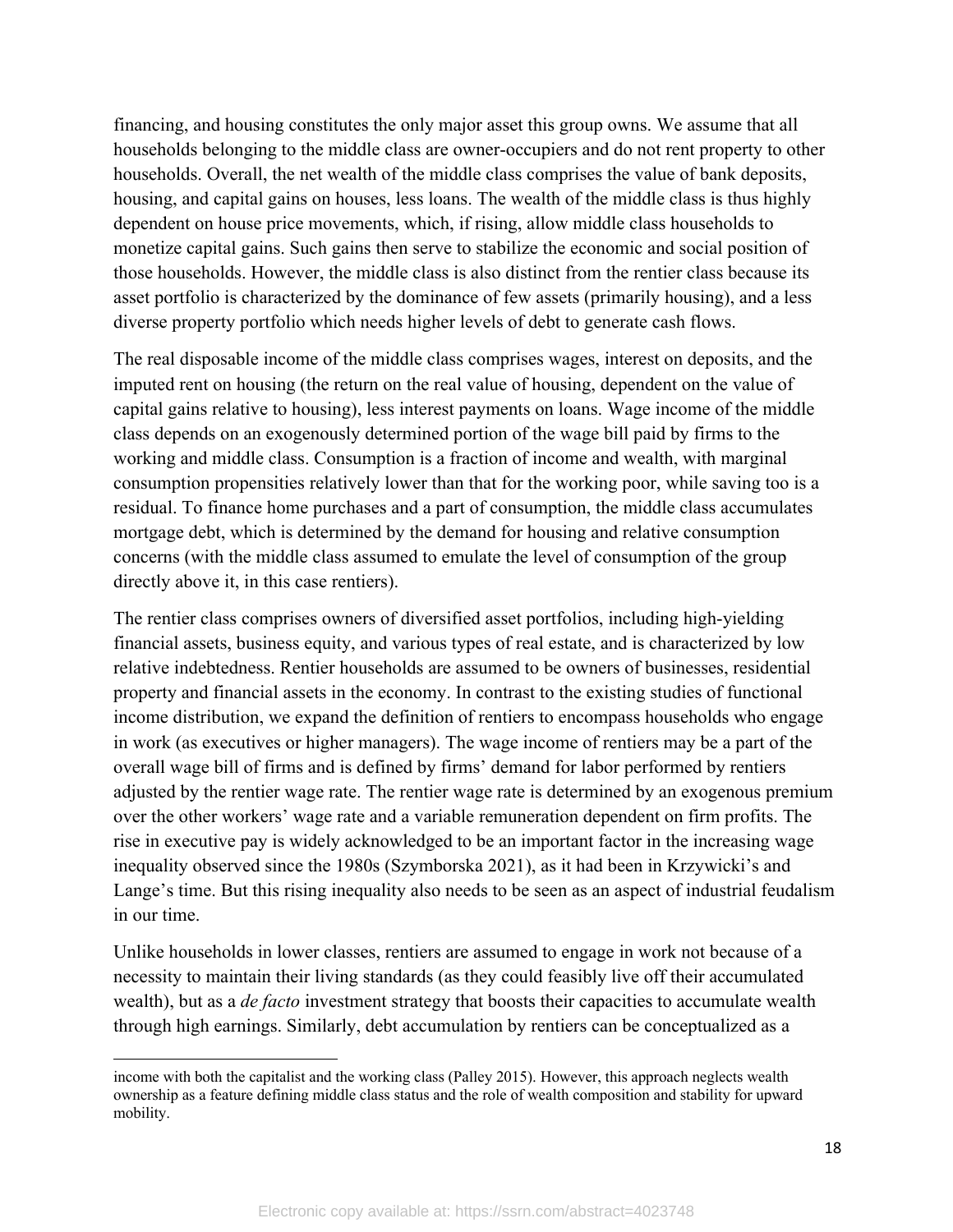deliberate action on their behalf to expand their wealth accumulation capacities, service their financial obligations and protect their class position by maintaining their pattern of household consumption and their wealth portfolio. The availability of credit for this class is comparatively greater than for the lower social classes due to higher value of assets owned by rentiers that can serve as collateral and their higher earnings, which translates into lower overall costs of borrowing for the rentier class. The borrowing of rentiers is motivated by the need to maintain the liquidity of their asset portfolio, rather than on current or future consumption needs. Consumption of rentiers is a fraction of their income and wealth, even if it includes a Veblenian element of conspicuous consumption or even emulation of the consumption of wealthier households (Veblen 1899 chapters II and IV). Marginal consumption propensities may therefore be assumed to be the lowest for this group compared to the lower social classes, because incomes are highest in this social group and patterns of consumption are largely conventional rather than related to income.

The net wealth of rentiers consists of bank deposits, housing, firm equity, and high-yielding financial assets as well as capital gains on these assets, less loans. Rentiers are assumed to allocate their wealth between houses, equities, and high-yielding financial assets according to the Tobinesque portfolio principle, i.e. the relative rates of return on these assets, with bank deposits allocated as a residual. The real disposable income of rentiers includes wage income, interest from bank deposits, distributed profits of firms, commercial banks, and financial institutions, as well as housing rent payments from the working class, returns on housing, returns on business equity and returns on shares financial assets, less interest paid on loans.

In a related article, one of us argues that this social class differentiation of property makes the standard social class differentiation by income (i.e., workers earning wages, and capitalists earning profits) too reductive (Szymborska 2021). But the different property portfolios of the respective social classes may also be seen as a late twentieth-century incarnation of the industrial feudalism first noted by Krzywicki and Lange. The different asset portfolios of the different social classes, and the distinctive credit practices associated with them mean that motivations to save are not just individual choices, or related to the size of income, but are specific to particular wealth classes (Szymborska 2021). In the last half-century the prevailing approach to income and wealth differentials has assumed that those differentials derive from differences in labor productivity, obtained through investment in 'human capital'. Industrial feudalism reverses the direction of causation: it is wealth differentials that determine job opportunities.

#### **Conclusion**

The concept of industrial feudalism emerged at the end of the nineteenth century from the writings of Ludwik Krzywicki. It was taken up in the 1940s by Oskar Lange and then by Tadeusz Kowalik. The term denoted a rigidly stratified society with minimal social mobility between social strata. In the work of Krzywicki and Lange, industrial feudalism arose out of the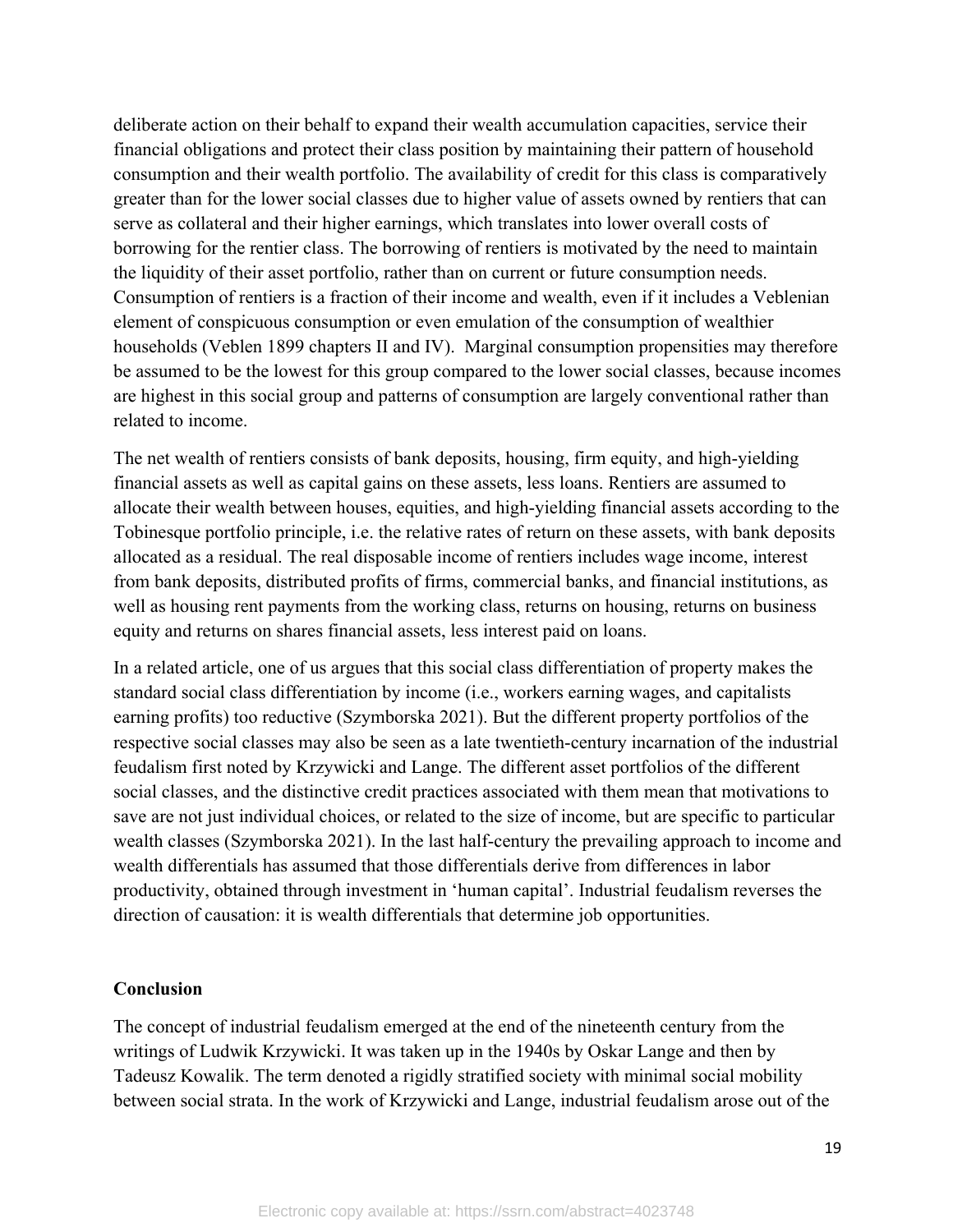social stability that accompanied economic stabilization, as monopoly and finance capital organized markets to assure higher, more stable profit margins for monopolies. However, the absence of competition was paid for by consumers in higher prices and reduced innovation.

A distinctive feature of this pre-Hilferding discussion of monopoly capital is that it was not rooted in the banking concentration, that allowed the Berlin clearing banks to dominate German industry, but in the American system of capital market finance, which facilitated the separation of ownership from control over American industry, and allowed a small group of investment banks to dominate American industry. This gives the Polish discussion of monopoly finance capital more general relevance, as the traditional Berlin system of bank finance has increasingly given way to a US model of capital market finance, at least for the corporations that dominate industry.

As pointed out by Kowalik, the monopoly finance capital analysis of Krzywicki and Lange anticipated the later work of Hilferding and later in the twentieth century, Baran and Sweezy (Baran and Sweezy 1966, Kowalik 1959 chapter 3). Krzywicki and Lange had no doubt that industrial feudalism was one of the consequences of the economic stabilization brought about by the management of economic activity by monopolies eliminating the 'market chaos' of competition. In this sense it becomes a fundamental social contradiction that is incubated by capitalist economic stabilization.

In the twentieth century, this social contradiction was overcome by the rise of the welfare state, made more urgent by the blood-letting that followed the Great Depression of the 1930s. That depression highlighted the need for state intervention to go beyond merely shoring up the economic position of powerful industrial and financial groups and defending property rights. Comprehensive state welfare provision, including health services and education, offered a solution to the problem of social mobility in stratified socio-economic systems. But, where implemented, such provision could only last as long as the property-owning classes were willing to pay for it. Ultimately the welfare needs of individual households are determined by the social class in which particular households find themselves. The rise of asset markets from the 1980s afforded property-owners asset-based welfare options that could be matched more easily to perceived need. What emerges is not so much the asocial individualism that arises when owners of property attribute their comfort to their own efforts, but the industrial feudalism of which Krzywicki and Lange wrote.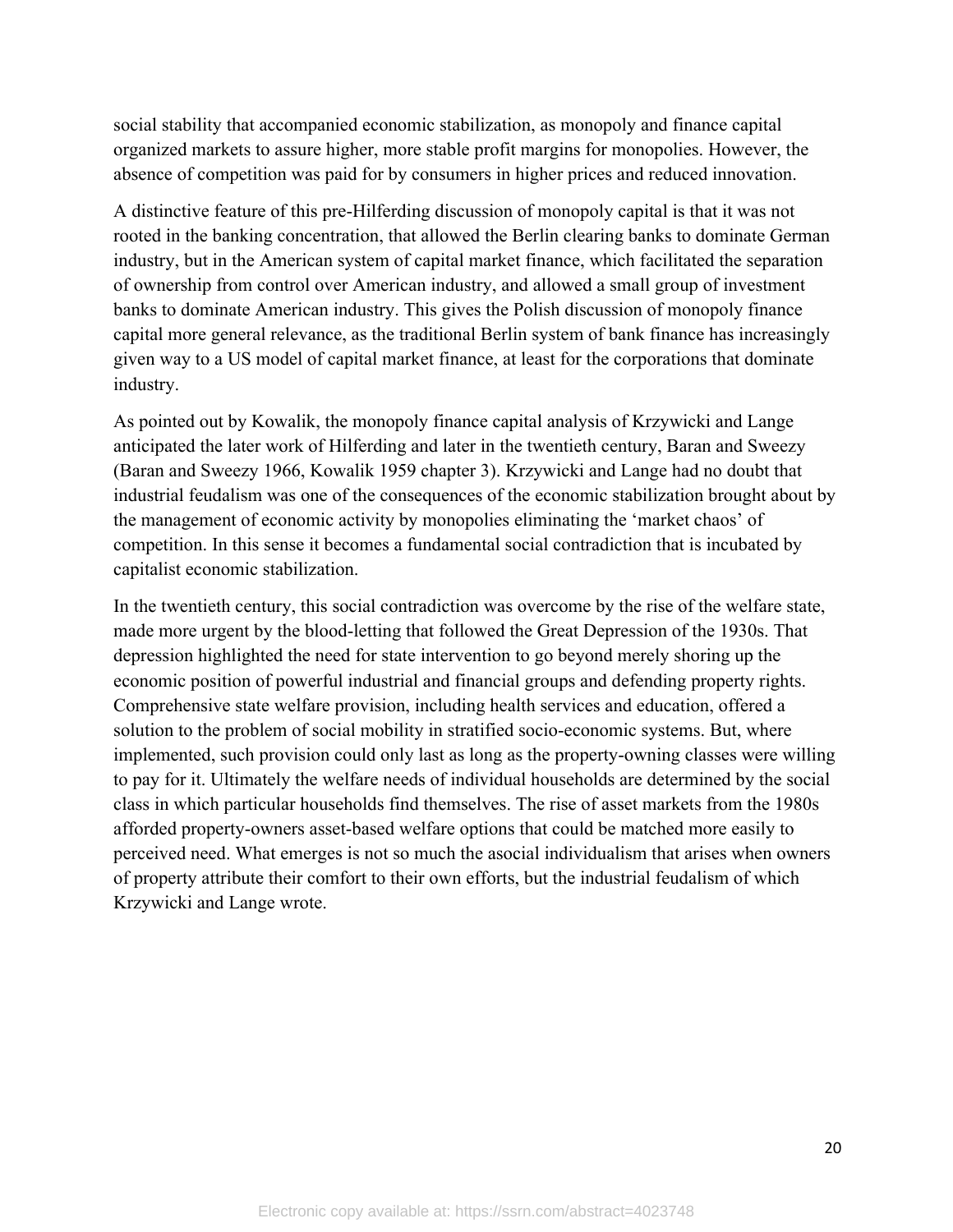#### **References**

Addo, Fenaba A. and Darity, William A. 2021 'Disparate Recoveries: Wealth, Race and the Working Class After the Great Recession' *The Annals of the American Academy of Political and Social Science* Vol. 695, No. 1, May, pp. 173-192.

Agunsoye, Ariane "Locked in the Rat Race": variegated financial subjectivities in the United Kingdom' *Environment and Planning A: Economy and Space* forthcoming

Alvaredo, Facundo, Chancel, Lucas, Piketty, Thomas, Saez, Emmanuel, and Zucman, Gabriel 2018 *World Inequality Report 2018*. Available at: https://wir2018.wid.world

Atkinson, Anthony B. and Brandolini, Andrea 2011 'On the identification of the "middle class"', ECINEQ Working Paper 2011-217.

Baran, Paul A., and Sweezy, Paul M. 1966 *Monopoly Capital: An Essay on the American Economic and Social Order* Monthly Review Press, New York.

Breit, Marek, and Lange, Oskar 1934 'The Way to the Socialist Planned Economy' *History of Economics Review* No. 37, Winter 2003, pp. 51-70.

Buchanan, Bonnie G. 2017 'The way we live now: Financialization and securitization' *Research in International Business and Finance*, 39, pp. 663-677.

Dymski, Gary A., Hernandez, Jesus and Mohanty, Lisa 2013 'Race, Gender, Power, and the US Subprime Mortgage and Foreclosure Crisis: A Meso Analysis' *Feminist Economics*, 19, 3, pp. 124-151.

Dymski, Gary A., and Szymborska, Hanna K. 2021 'Seeing the Covid-19 crises through a Minskyian lens: austerity, stratification, and productivity'. In: McCann, Philip, and Vorley, Tim (eds.) *Productivity and the Pandemic*, Cheltenham: Edward Elgar.

Eurofound 2021 *Wealth distribution and social mobility*, Publications Office of the European Union, Luxembourg.

Friedman, Milton 1957 *A Theory of the Consumption Function*, Princeton, Princeton University Press.

Hayek, Friedrich A. 1944 *The Road to Serfdom* George Routledge and Sons, London.

HFCN 2016 "The Eurosystem Household Finance and Consumption Survey: results from the second wave", Statistics Paper Series 18, European Central Bank, Frankfurt.

Hilferding, Rudolf 1910/1981 *Finance Capital A study of the latest phase of capitalist development* Routledge and Kegan Paul, London.

Hillig, Ariane 2019 'Everyday financialization: the case of UK households' *Environment and Planning A: Economy and Space* Vol. 51, No. 7, pp. 1460-1478.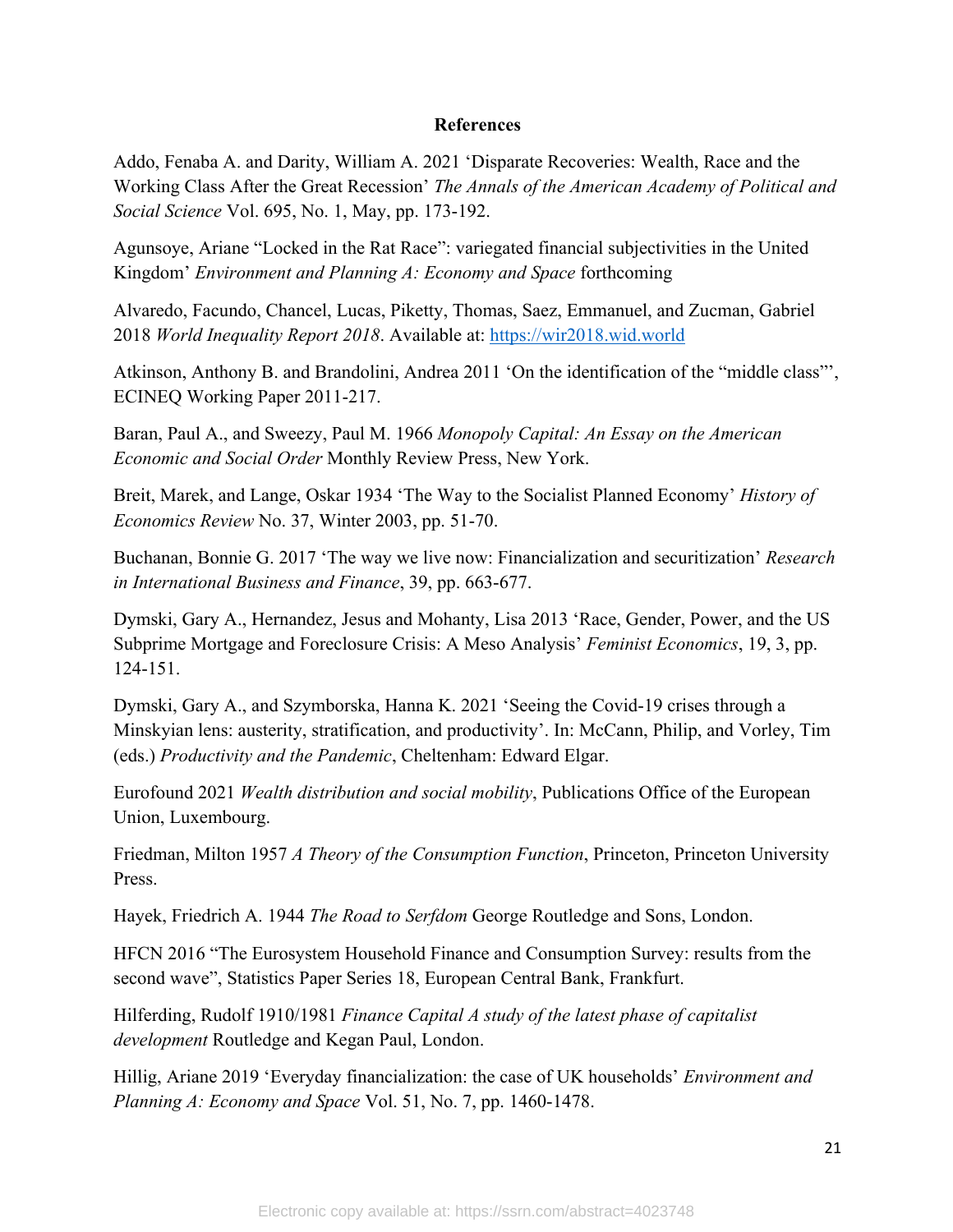Holland, Henryk 2007 *Ludwik Krzywicki – nieznany* (Ludwik Krzywicki – unknown) Książka i Prasa, Warsawa.

Kalecki, Michał 1971 'Class Struggle and the Distribution of National Income' *Kyklos* vol 24 No. 1, pp. 1-9 reprinted in J. Osiatyński (ed.) *Collected Works of Michał Kalecki Volume II Capitalism: Economic Dynamics* The Clarendon Press, Oxford 1991.

Kalecki, Michał, and Kowalik, Tadeusz 1971 'Observations on the "Crucial reform"' in J. Osiatyński (ed.) *Collected Works of Michał Kalecki Volume II Capitalism: Economic Dynamics* The Clarendon Press, Oxford 1991.

Karwowski, Ewa 2019 'Towards (de-)financialisation: the role of the state', *Cambridge Journal of Economics*, 43, pp. 1001-1027.

Kowalik, Tadeusz 1959 *O Ludwiku Krzywickim Studium Społeczno-Ekonomiczne* Państwowe Wydawnictwo Naukowe, Warszawa.

Krzywicki, Ludwik 1890 'Nowoczesny prad monopolowy' (The new monopoly current) in Ludwik Krzywicki *Idea a życie z wczesnej publicystyki (1883-1892)* (Ideas and life from early journalism 1883-1892) selected, edited and introduced by Henryk Holland, Państwowe Wydawnictwo Naukowe, Warszawa 1957.

Krzywicki, Ludwik 1939/1991 'Preface to "Money and Real Wages"' in J. Osiatyński (ed.) *Collected Works of Michał Kalecki Volume II Capitalism: Economic Dynamics* The Clarendon Press, Oxford 1991, pp. 519-521.

Lange, Oskar 1929 ', Wrastanie w socjalism" czy nowa faza kapitalizmu?' ("Evolution to socialism" or a new phase of capitalism) in Oskar Lange *Dzieła tom 1 Kapitalizm* (Collected Works Volume 1, Capitalism) Państwowe Wydawnictwo Naukowe, Warszawa 1973.

Lange, Oskar 1931 'The Role of the State in Monopoly Capitalism' in O. Lange *Papers in Economics and Sociology 1930-1960* translated and edited by P.F. Knightsfield Pergamon Press, Oxford 1970.

Lange, Oskar 1938 'Ludwik Krzywicki – Theorist of Historical Materialism' in O. Lange *Papers in Economics and Sociology 1930-1960* translated and edited by P.F. Knightsfield Pergamon Press, Oxford 1970.

Lange, Oskar 1941-1944 'A Democratic Program for Full Employment' translated as 'Demokratyczny program pełnego zatrudnienia' in Oskar Lange *Dzieła tom 1 Kapitalizm* (Collected Works Volume 1, Capitalism) Państwowe Wydawnictwo Naukowe, Warszawa 1973.

Lange, Oskar 1986 *Dzieła tom 8 Działalność naukowa i społeczna 1904-1965* (Collected Works Volume 8 Scientific and social activities 1904-1965) Państwowe Wydawnictwo Naukowe, Warszawa.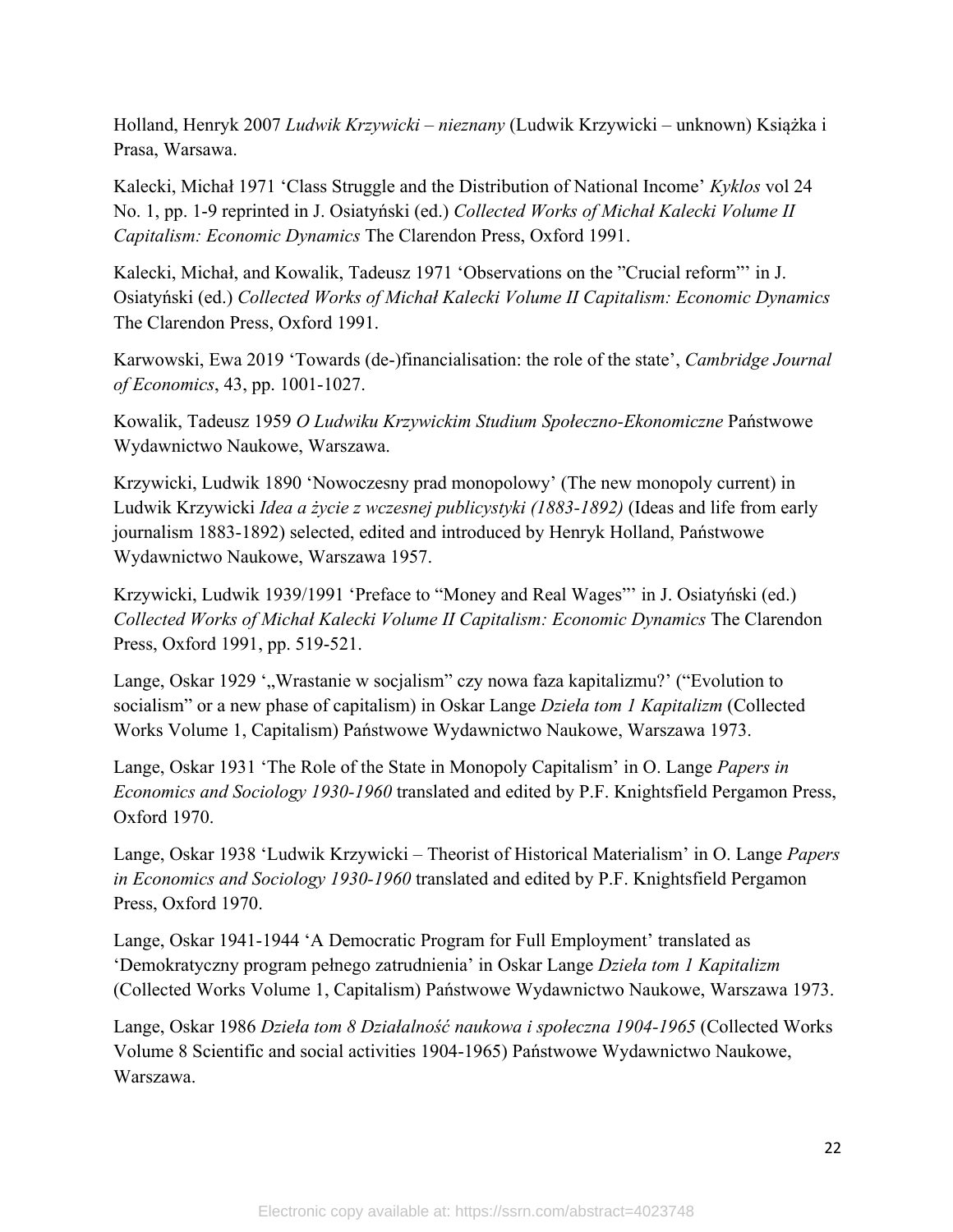Lenin, Vladimir I. 1917 'Imperialism the Highest Stage of Capitalism' in *Selected Works* Progress Publishers, Moscow 1968.

Marx, Karl Heinrich 1959 *Capital A Critique of Political Economy Volume III: The Process of Capitalist Production as a Whole* edited by Frederick Engels, Progress Publishers Moscow.

Modigliani, Franco and Brumberg, Richard 1954 'Utility Analysis and the Consumption Function: An Interpretation of Cross-Section Data'. In: Kurihara, Kenneth K. (ed), *Post-Keynesian Economics*, New Brunswick: Rutgers University Press.

Montgomerie, Johnna and Bűdenbender, Mirjam 2015 'Round the Houses: Homeownership and Failures of Asset-Based Welfare in the United Kingdom *New Political Economy* Volume 20 No. 3, pp. 386-405.

Nakajima, Makoto 2013 'The Diverse Impacts of the Great Recession' *Philadelphia Fed Business Review*, Q2, pp. 17- 29.

Palley, Tom 2015 "The middle class in macroeconomics and growth theory: a three-class neo-Kaleckian–Goodwin model", *Cambridge Journal of Economics*, vol. 39, pp. 221-43.

Piketty, Thomas 2014 *Capital in the Twenty First Century*, Harvard, Harvard University Press.

Rothstein, R. 2017 *The Color of Law*, New York, W.W. Norton & Company.

Sweezy, Paul M. 1941 'The Decline of the Investment Banker' in *The Present as History Essays and Reviews on Capitalism and Socialism* New York, Monthly Review Press 1953.

Szymborska, Hanna K. 2017a *Financial Sector and Household Balance Sheet Dynamics: Rethinking the Determinants of Income and Wealth Inequality in the USA Since the 1980s*, PhD thesis. University of Leeds.

Szymborska, Hanna K. 2017b 'Inequality in the Twenty-First Century – in Need of a New Theory?'. In: Opolski, Krzysztof and Gemzik-Salwach, Agata (eds) *Financialisation and the Economy*, Routledge.

Szymborska, Hanna K. 2019a 'Wealth structures and income distribution of US households before and after the Great Recession', *Structural Change and Economic Dynamics*, 51, December 2019, pp. 168-185.

Szymborska, Hanna K. 2019b 'How can policy tackle inequality in the 21st century?' In: Monvoisin, Virgine, and Rochon Louis-Philippe (eds) *Finance, Growth and Inequality: Post Keynesian Perspectives*, Cheltenham, Edward Elgar.

Szymborska, Hanna K 2019c 'Wealth inequality in the European Union'. In: Sweeney, R., and Wilson, R. (eds.) *Cherishing All Equally 2019 Report*, Dublin: Think-thank Action for Social Change.